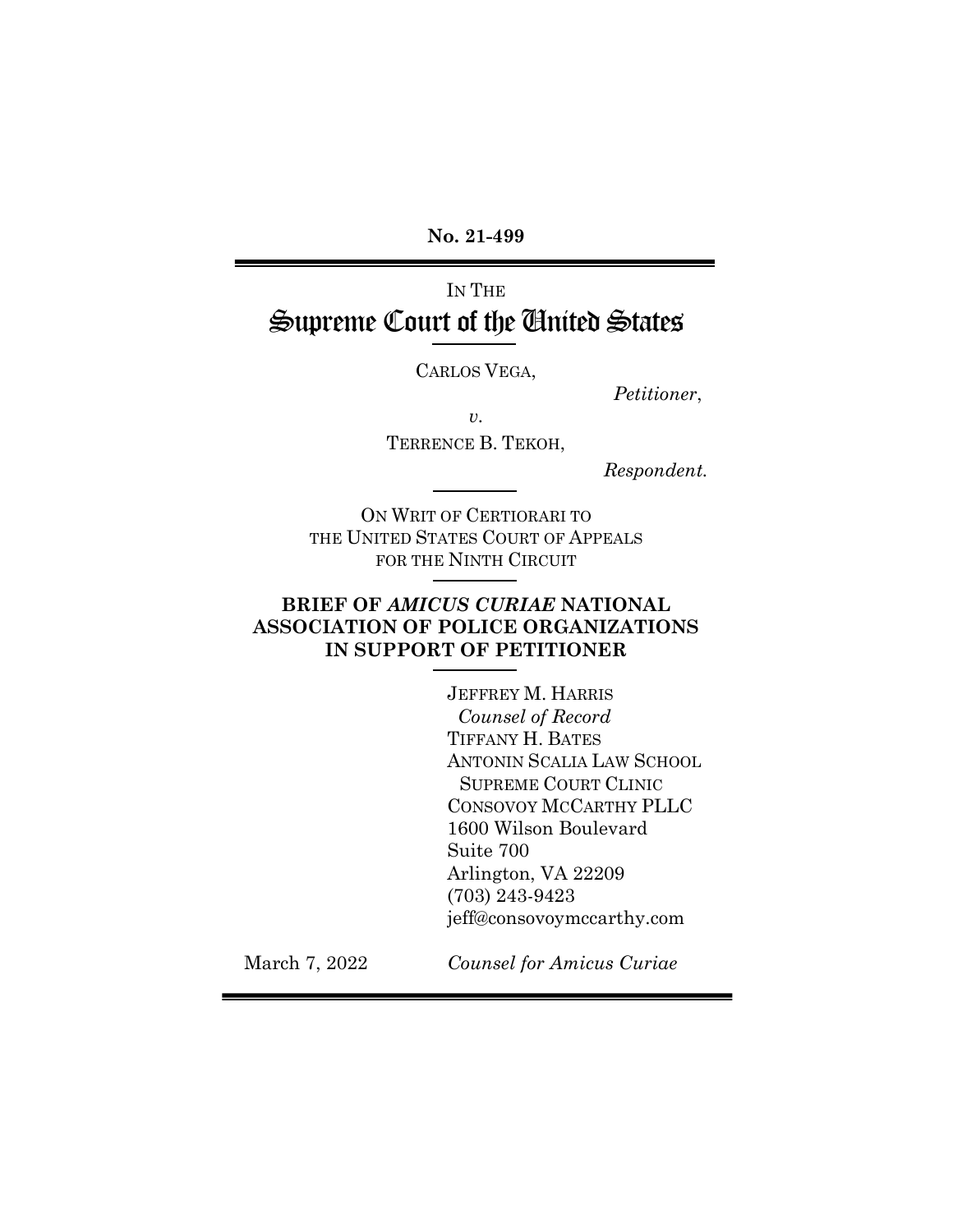## **TABLE OF CONTENTS**

| INTEREST OF AMICUS CURIAE1                                                                                                                                                     |
|--------------------------------------------------------------------------------------------------------------------------------------------------------------------------------|
| INTRODUCTION AND SUMMARY OF THE                                                                                                                                                |
|                                                                                                                                                                                |
| L.<br>If left uncorrected, the Ninth Circuit's<br>opinion allowing broad Section 1983<br>liability for <i>Miranda</i> violations will<br>harm law enforcement officers and the |
| Extending Section 1983 liability to<br>A.<br>Miranda violations will over-deter<br>law enforcement and hinder                                                                  |
| Extending Section 1983 liability<br>В.<br><i>Miranda</i> violations will<br>to<br>strain police budgets and hinder<br>departments' ability to recruit and                      |
| Exclusion is a "complete and sufficient"<br>II.<br>remedy for <i>Miranda</i> violations15                                                                                      |
|                                                                                                                                                                                |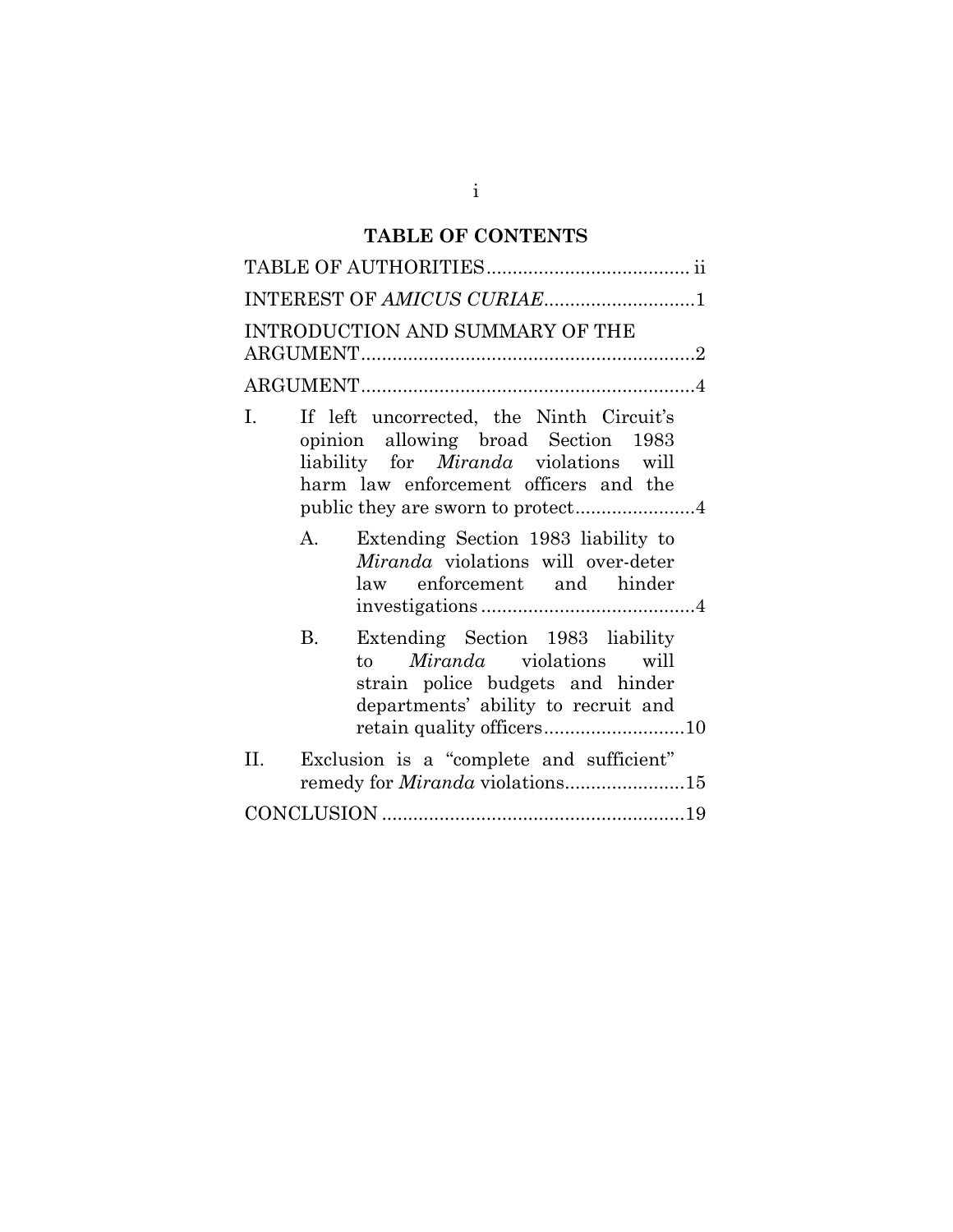## **TABLE OF AUTHORITIES**

### **CASES**

| Barr v. Mateo,        |
|-----------------------|
| Berkemer v. McCarty,  |
| Briscoe v. Lahue,     |
| Chavez v. Martinez,   |
| Duncan v. Nelson,     |
| Gregoire v. Biddle,   |
| Harlow v. Fitzgerald, |
| Maryland v. Shatzer,  |
| Miranda v. Arizona,   |
| New York v. Quarles,  |
| Newton v. Rumery,     |
| Oregon v. Elstad,     |
| Pearson v. Callahan,  |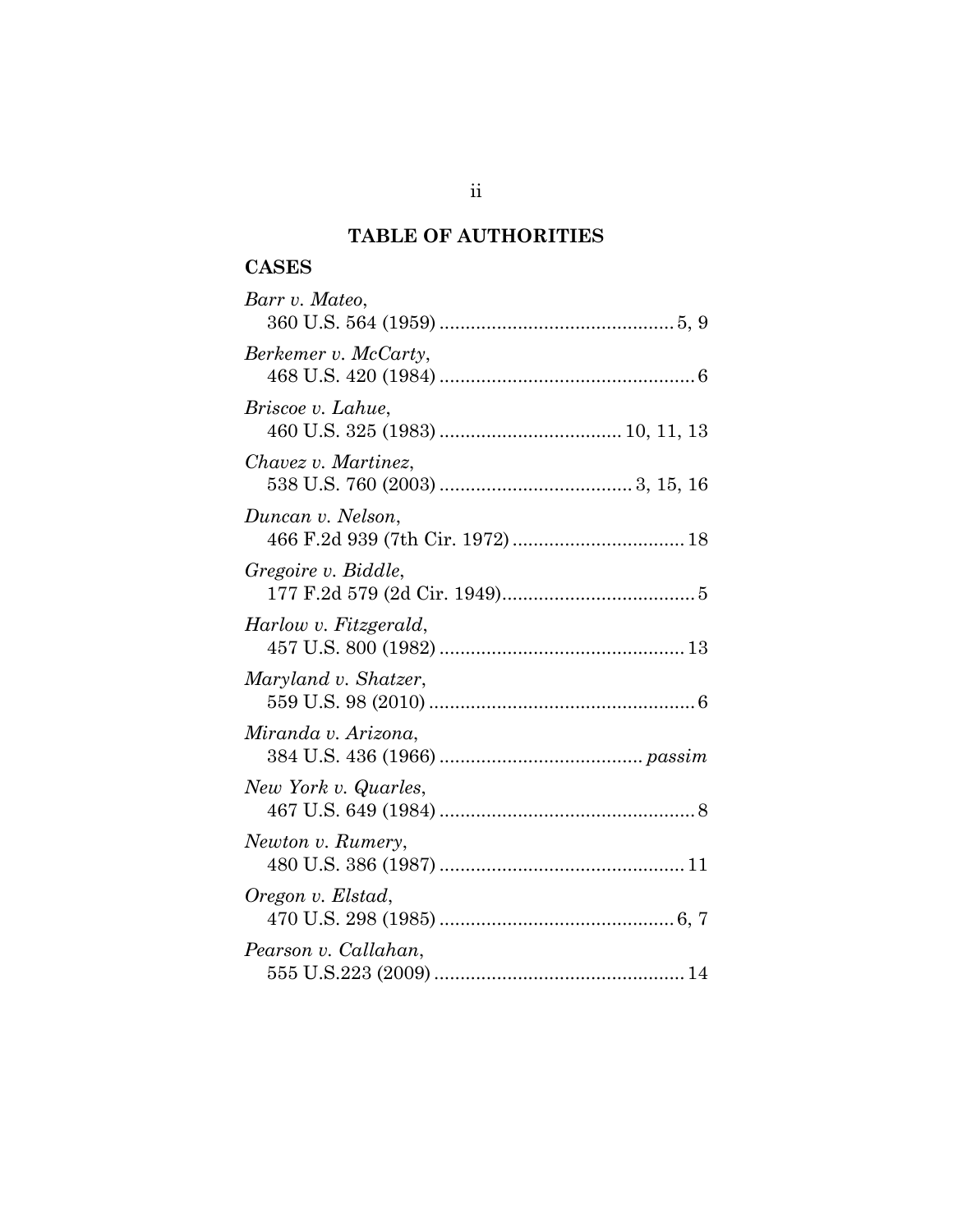| Scheuer v. Rhodes,                                                                                                                                                                                                            |  |
|-------------------------------------------------------------------------------------------------------------------------------------------------------------------------------------------------------------------------------|--|
| United States v. Patane,                                                                                                                                                                                                      |  |
| <b>STATUTES</b>                                                                                                                                                                                                               |  |
|                                                                                                                                                                                                                               |  |
| George Floyd Justice in Policing Act of 2021,                                                                                                                                                                                 |  |
|                                                                                                                                                                                                                               |  |
| $T$ , $T$ , $T$ , $T$ , $T$ , $T$ , $T$ , $T$ , $T$ , $T$ , $T$ , $T$ , $T$ , $T$ , $T$ , $T$ , $T$ , $T$ , $T$ , $T$ , $T$ , $T$ , $T$ , $T$ , $T$ , $T$ , $T$ , $T$ , $T$ , $T$ , $T$ , $T$ , $T$ , $T$ , $T$ , $T$ , $T$ , |  |

#### **OTHER AUTHORITIES**

| Kenneth S. Abraham, <i>Police Liability</i><br><i>Insurance After Repeal of Qualified</i><br><i>Immunity, and Before, Tort Trial &amp;</i>                                                         |
|----------------------------------------------------------------------------------------------------------------------------------------------------------------------------------------------------|
| Paul G. Cassell & Richard Fowles, Still<br>Handcuffing Cops? A review of Fifty Years of<br><i>Empirical Evidence of Miranda's Harmful Effects</i><br>on Law Enforcement, 97 Bos. Univ. L. Rev. 685 |
| Theodore Eisenberg & Stewart Schwab,<br>The Reality of Constitutional Tort Litigation,                                                                                                             |
| Larry K. Gaines, Victor E. Kappeler, &<br>Zachary A. Powell, Policing in America                                                                                                                   |
| Martin R. Gardner, Section 1983 Actions<br>Under Miranda: A Critical View of the<br>Right to Avoid Interrogation,<br>30 Am. Crim. L. Rev. 1277 (1993)  5, 9, 17, 18                                |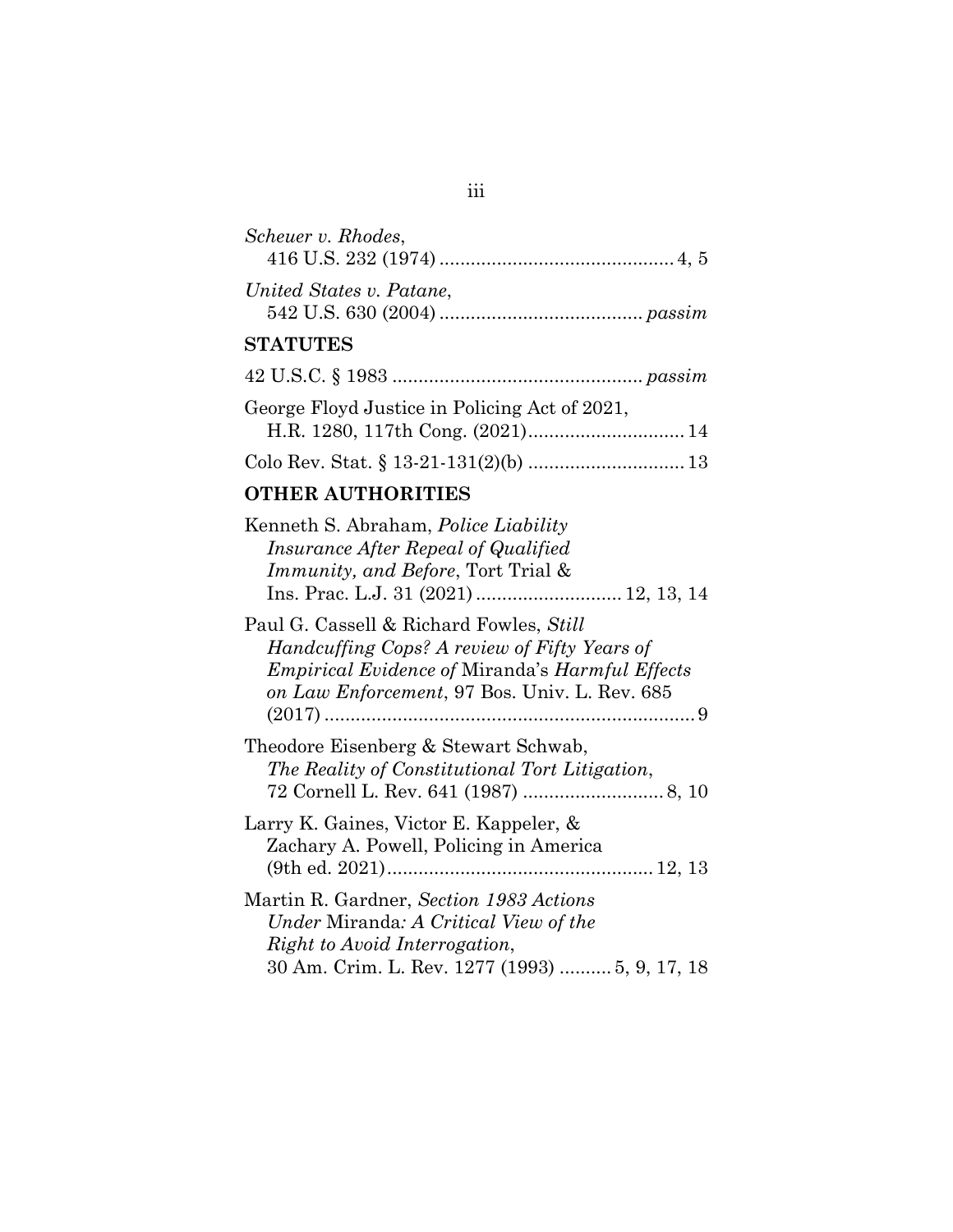| Erika Harrell & Elizabeth Davis, Contact Between<br>Police and the Public-Statistical Tables, Dep't of                                                     |
|------------------------------------------------------------------------------------------------------------------------------------------------------------|
| Saja Hindi, Here's What Colorado's Police Reform<br>Bill Does, The Denver Post (June 13, 2020),                                                            |
| Dan Hinkel, A Hidden Cost of Chicago Police<br>Misconduct: \$213 Million to Private Lawyers<br>Since 2004, Chicago Tribune (Sep. 12, 2019),<br>$\ldots$ 12 |
| Jacob Knutson, New Mexico Eliminates Qualified<br><i>Immunity</i> , Axios (Apr. 7, 2021), bit.ly/3syGNtS14                                                 |
| Jacquelyn Kuhens, The Newest Constitutional<br>Right-The Right to Miranda Warnings, Fed.                                                                   |
| Aaron L. Nielson & Christopher J. Walker, A<br>Qualified Defense of Qualified Immunity,<br>93 Notre Dame L. Rev. 1853 (2018)  14                           |
| Office of the Clerk of Court, Central District of<br>California Annual Report of Caseload Statistics<br>Fiscal Year 2019 (2019), bit.ly/3tsIGHT  12        |
| Nick Sibilla, New Connecticut Law Limits Policy<br>Immunity in Civil Rights Lawsuits, But<br>Loopholes Remain, Forbes (Jul. 31, 2020),                     |
| Nick Sibilla, New York City Bans Qualified<br>Immunity For Cops Who Use Excessive Force,<br>Forbes (Apr. 29, 2021), bit.ly/3CbqqXd  14                     |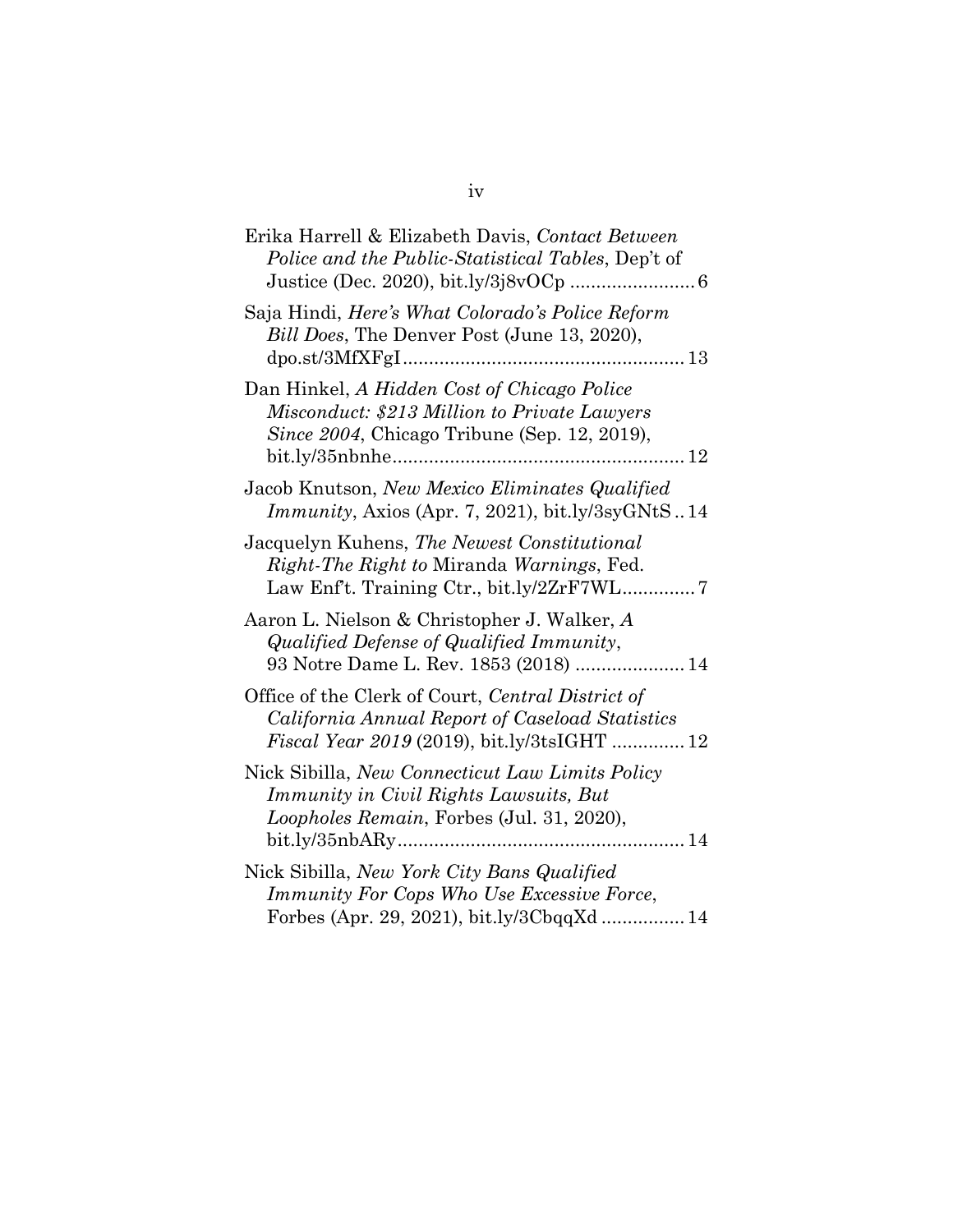| Philip M. Stinson Sr. & Steven L. Brewer Jr.,<br><b>Federal Civil Rights Litigation Pursuant</b><br>to 42 U.S.C. $$1983$ as a Correlate of<br><i>Police Crime, 30 Crim. Just. Pol'y</i>                                  |
|--------------------------------------------------------------------------------------------------------------------------------------------------------------------------------------------------------------------------|
| Michael P. Stone & Marc Berger, Civil Rights<br>Liability for Intentional Violations of Miranda<br>Part One: Liability Considerations, 7 AELE                                                                            |
| Amelia Thomson-DeVeaux, Laura Bronner &<br>Damini Sharma, Cities Spend Millions on<br>Police Misconduct Every Year. Here's Why It's<br>So Difficult to Hold Departments Accountable,<br>FiveThirtyEight (Feb. 22, 2021), |
| Emma Tucker, States Tackling Qualified<br><b>Immunity' for Police as Congress Squabbles</b><br>Over the Issue, CNN (Apr. 23, 2021),                                                                                      |
| U.S. Amicus Br., Chavez, 538 U.S. 760,                                                                                                                                                                                   |
| U.S. Amicus Br., Missouri v. Seibert, 542 U.S. 600                                                                                                                                                                       |
| United States Courts, Over Two Decades, Civil<br>Rights Cases Rise 27 Percent (June 9, 2014),                                                                                                                            |
| U.S. Opening Br., Patane, 542 U.S. 630, 2003 WL                                                                                                                                                                          |

v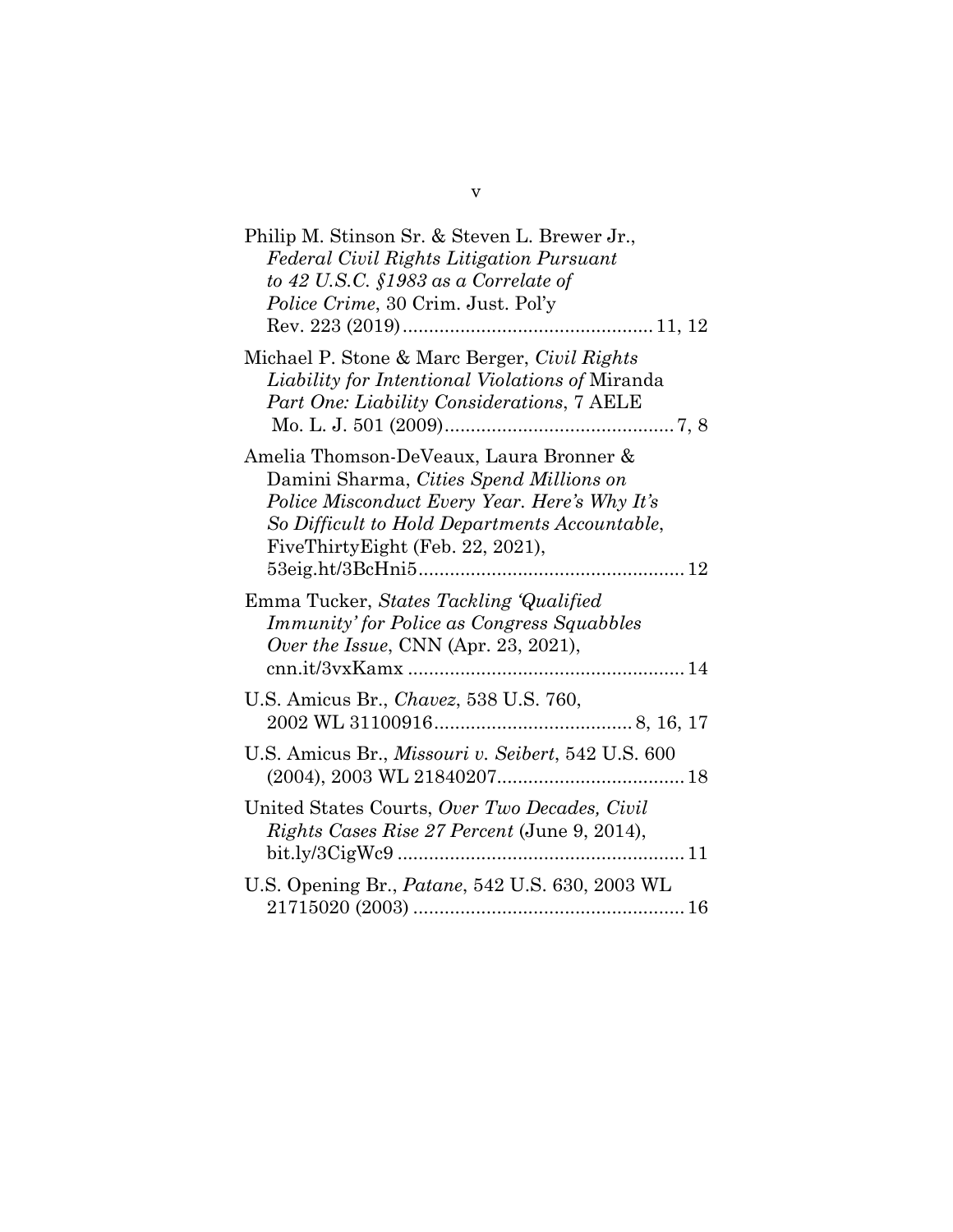#### **INTEREST OF** *AMICUS CURIAE***[1](#page-6-0)**

The National Association of Police Organizations (NAPO) is a coalition of police units and associations from across the United States. It was organized for the purpose of advancing the interests of America's law enforcement officers. Founded in 1978, NAPO is the strongest unified voice supporting law enforcement in the country. NAPO represents over 1,000 police units and associations, over 241,000 sworn law enforcement officers, and more than 100,000 citizens who share common dedication to fair and effective law enforcement. NAPO often appears as *amicus curiae* in cases of special importance.

*Amicus* has a strong interest in this case because the Ninth Circuit's opinion exposes *amicus*' members to additional and unwarranted 42 U.S.C. § 1983 suits. Law enforcement officers depend on the courts to protect them from the burdens of personal-liability lawsuits. If the Ninth Circuit's decision is allowed to stand—under which officers may be held liable for a court's subsequent admittance of unwarned statements—law enforcement will think twice before vigorously investigating crimes and questioning potential suspects. This is a dangerous result for

<span id="page-6-0"></span><sup>1</sup> Pursuant to this Court's Rule 37.6, counsel for *amicus curiae* certify that this brief was not authored in whole or in part by counsel for any party and that no person or entity other than *amicus* curiae or its counsel has made a monetary contribution to the preparation or submission of this brief. The parties have consented to its filing.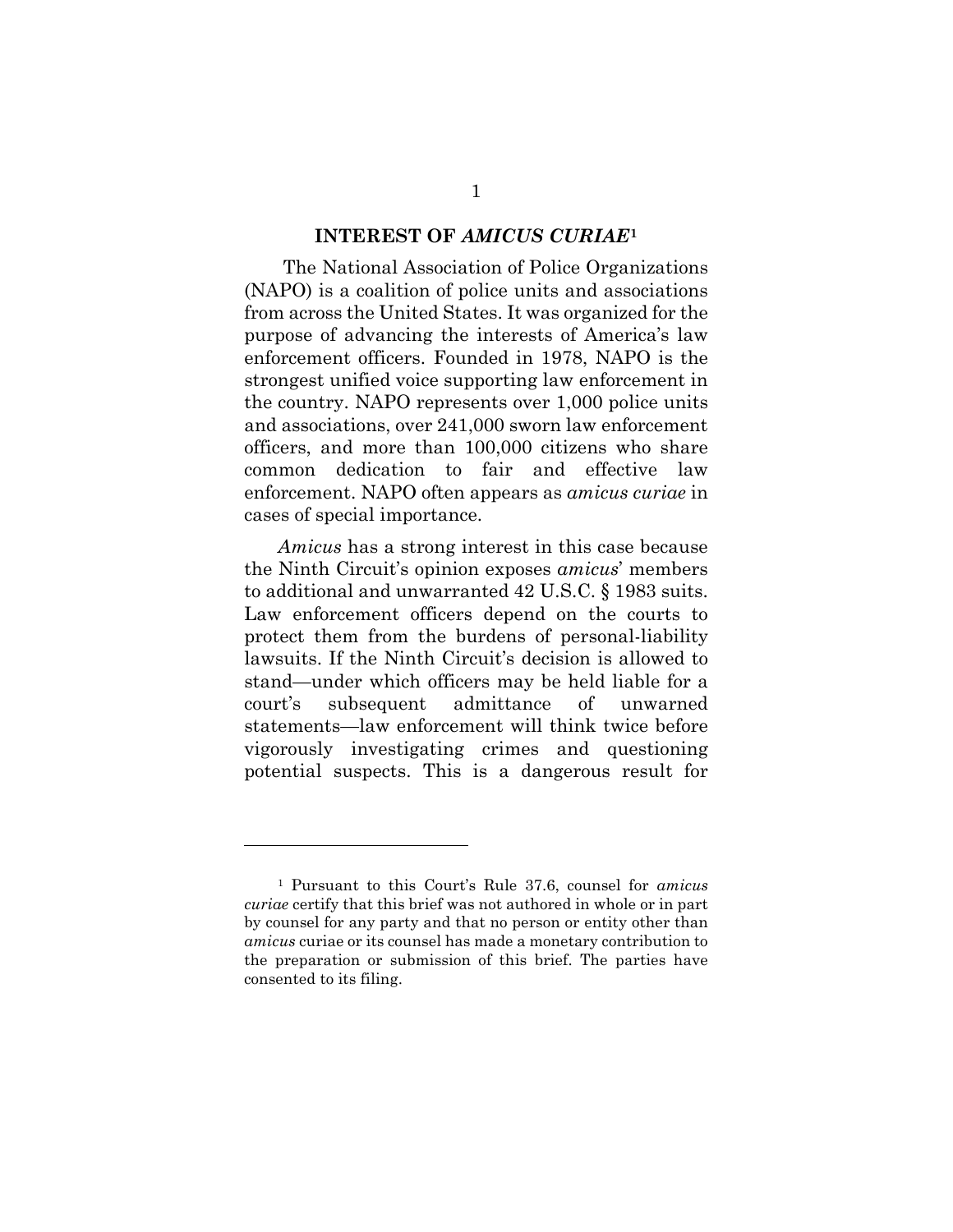officers and the public. *Amicus* thus urges the Court to reverse the decision below.

#### **INTRODUCTION AND SUMMARY OF THE ARGUMENT**

This case presents the question whether a *Miranda* violation alone can give rise to Section 1983 liability. *See Miranda v. Arizona*, 384 U.S. 436 (1966). The Ninth Circuit erroneously determined that it could. That decision is untenable. If left uncorrected, the Ninth Circuit's opinion—authorizing broad Section 1983 liability for *Miranda* violations—will harm law enforcement officers and the public they are sworn to protect.

Extending Section 1983 to *Miranda* violations would result in a host of negative consequences for police departments and their officers. First, this new liability would over-deter and distract officers from conducting efficient and effective investigations. Second, extending liability to *Miranda* violations would increase costs to police departments and the municipalities that indemnify them. Those costs will, in turn, reduce vital department resources and discourage talented candidates from joining and staying on the force.

These costs are especially unnecessary given the serious, effective, and less-burdensome remedy already available—the exclusion of un-*Mirandized*  statements at trial. At its core, "*Miranda* is a procedural safeguard and the remedy for its violation is exclusion, not a  $\S$  1983 action." Pet. App. 95(a) (Bumatay, J., dissenting from denial of rehearing en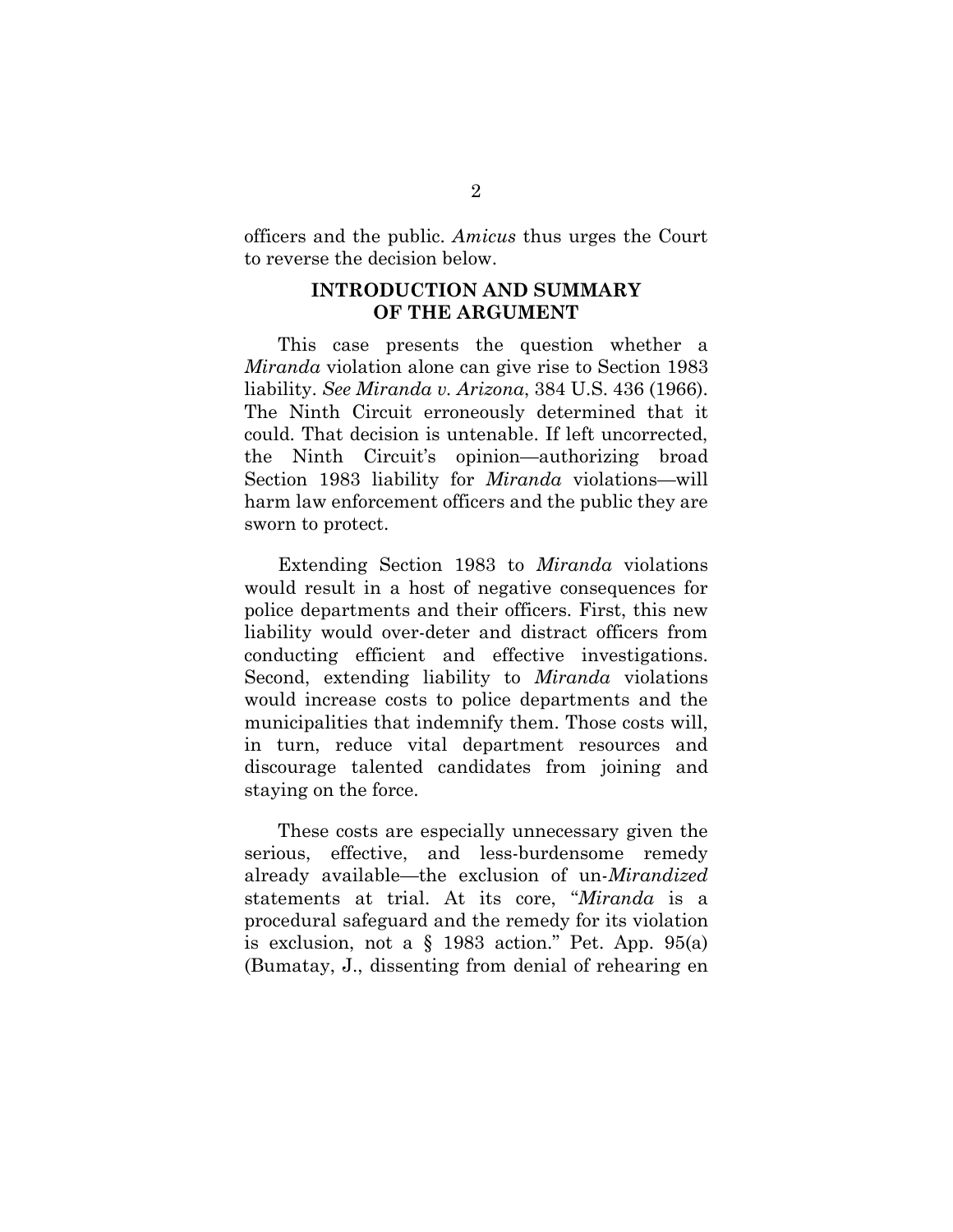banc). This Court "established the *Miranda* exclusionary rule as a prophylactic measure to prevent violations of the right protected by the text of the Self–Incrimination Clause—the admission into evidence in a criminal case of confessions obtained through coercive custodial questioning." *Chavez v. Martinez*, 538 U.S. 760, 772 (2003) (plurality op.). Although *Miranda*'s exclusionary rule is an important prophylactic "[r]ule[] designed to safeguard a constitutional right," it is not a "constitutional right itself." *Id.* It thus "cannot be grounds for a § 1983 action." *Id.* Only a freestanding "right[] … secured by the Constitution," 42 U.S.C. § 1983, can supply the basis for such an action.

Indeed, *Miranda* is a rule of exclusion and "police do not violate a suspect's constitutional rights (or the *Miranda* rule) by negligent or even deliberate failures to provide the suspect with the full panoply of warnings prescribed by *Miranda*." *United States v. Patane*, 542 U.S. 630, 641 (2004) (plurality op.). Instead, "[p]otential violations occur, if at all, only upon the admission of unwarned statements into evidence at trial." *Id.* "[A]t that point, '[t]he exclusion of unwarned statements ... is a complete and sufficient remedy' for any perceived *Miranda* violation." *Id.* at 641-42. In light of that remedy, and given the added social costs to police officers and the public, the expansion of Section 1983 liability cannot be justified.

The Court should reverse the decision below.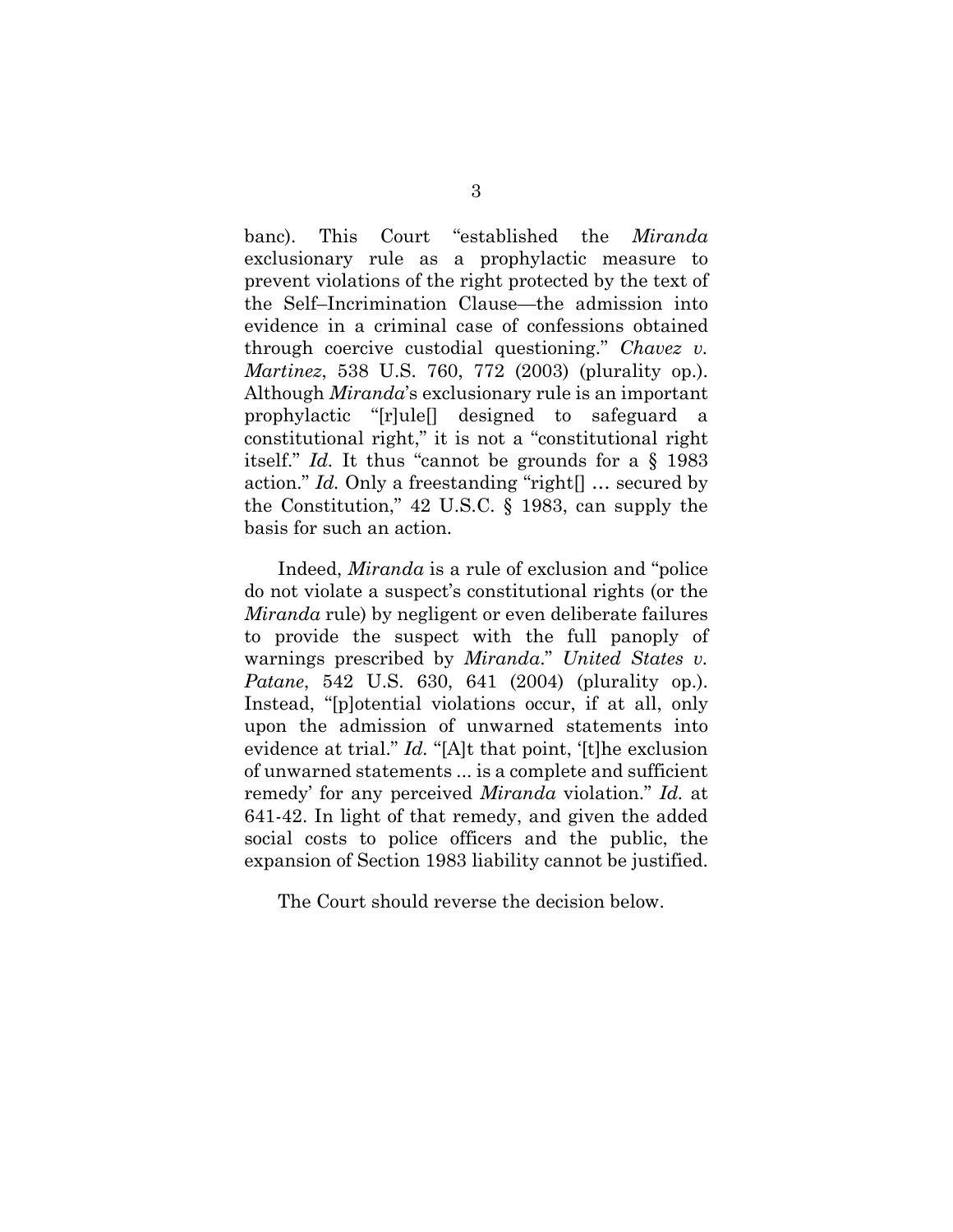#### **ARGUMENT**

**I. If left uncorrected, the Ninth Circuit's opinion allowing broad Section 1983 liability for** *Miranda* **violations will harm law enforcement officers and the public they are sworn to protect.**

#### **A. Extending Section 1983 liability to**  *Miranda* **violations will over-deter law enforcement and hinder investigations.**

Extending Section 1983 liability to *Miranda*  violations would have significant consequences for police departments. Chief among them, the threat of additional liability would over-deter and distract officers from efficiently questioning suspects, making investigations less effective. That is a dangerous result for the public.

This Court has long recognized that threats of personal liability against government officials performing job-related duties threaten the public good. From the start, the common law "recognized the necessity of permitting officials to perform their official functions free from the threat of suits for personal liability." *Scheuer v. Rhodes*, 416 U.S. 232, 239 (1974). That immunity rested on two principles: "(1) the injustice, particularly in the absence of bad faith, of subjecting to liability an officer who is required, by the legal obligations of his position, to exercise discretion; [and] (2) the danger that the threat of such liability would deter his willingness to execute his office with the decisiveness and the judgment required by the public good." *Id.* at 239-40. Of course, "[i]mplicit in the idea that officials have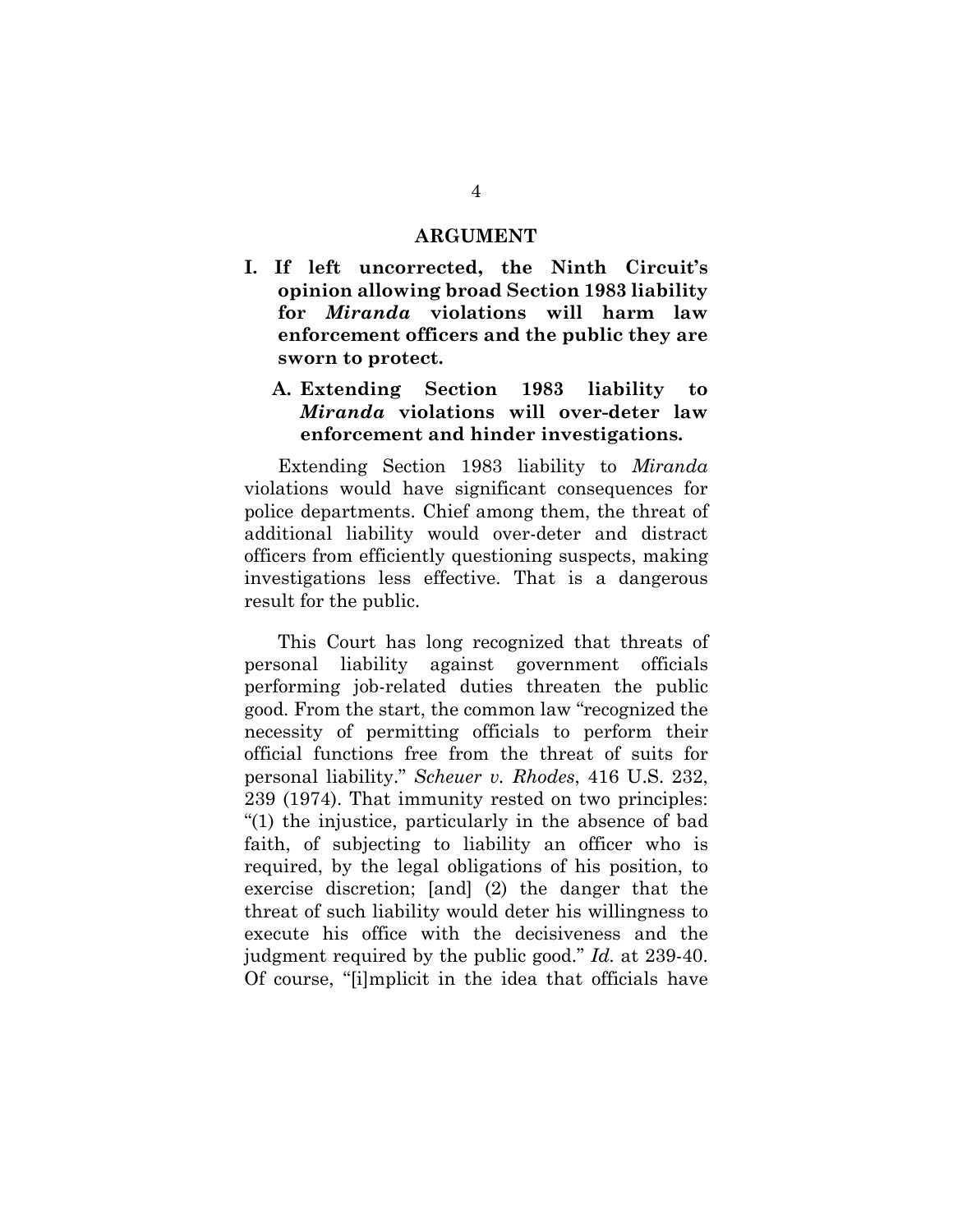some immunity" for their acts, "is a recognition that they may err." *Id.* at 242. But the entire "concept of immunity" assumes that "it is better to risk some error and possible injury from such error than not to decide or act at all." *Id.*

Yet that is what extending Section 1983 liability to *Miranda* violations would do: discourage police officers from acting effectively or from "act[ing] at all." *Id.* As Judge Learned Hand put it: "[T]o submit all officials ... to the burden of a trial and to the inevitable danger of its outcome, would dampen the ardor of all but the most resolute, or the most irresponsible, in the unflinching discharge of their duties." *Barr v. Mateo*, 360 U.S. 564, 571 (1959) (quoting *Gregoire v. Biddle*, 177 F.2d 579, 581 (2d Cir. 1949)). But it is wrong to "subject those who try to do their duty to the constant dread of retaliation." *Id.*

Ultimately, the idea of extending Section 1983 liability to *Miranda* violations stems from a misunderstanding of *Miranda.* "*Miranda* violations do not occur when the police disregard *Miranda* during interrogation, but when the tainted evidence is used against the suspect." Martin R. Gardner, *Section 1983 Actions Under* Miranda*: A Critical View of the Right to Avoid Interrogation*, 30 Am. Crim. L. Rev. 1277, 1325-26 (1993); *see infra* Section II. That means police officers are left to guess whether a prosecutor might seek to enter an unwarned statement into evidence and whether a judge might allow it in. If they guess wrong, they face liability. *See infra* Section II.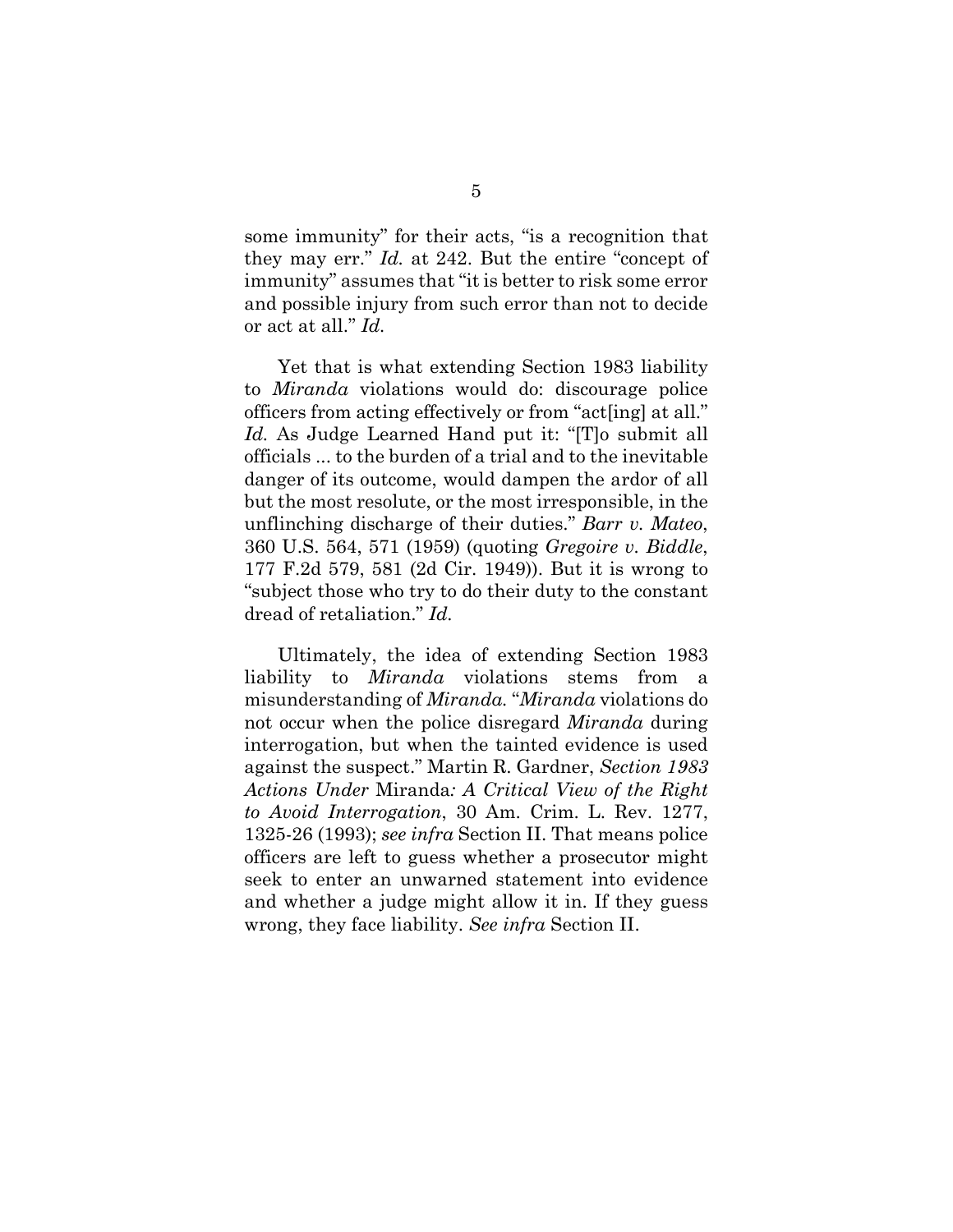But "[p]olice officers are ill-equipped to pinch-hit for counsel, construing the murky and difficult questions of when 'custody' begins or whether a given unwarned statement will ultimately be held admissible." *Oregon v. Elstad*, 470 U.S. 298, 316 (1985). Determining where the lines are drawn is a difficult task—especially since caselaw has already carved out various *Miranda* exceptions. For example, traffic stops typically do not require *Miranda* warnings, even though a motorist is not free to leave until instructed by the officer and very frequently faces questioning during the stop. *See, e.g., Berkemer v. McCarty*, 468 U.S. 420, 436-38 (1984). Similarly, other non-traffic-related stops do not necessarily require *Miranda* despite involving a detention and questioning. *Id.* at 439 (in a "Terry stop," an officer "may ask the detainee a moderate number of questions to determine his identity and to try to obtain information confirming or dispelling the officer's suspicions"). And, generally, "temporary" and "nonthreatening" stops do not require *Miranda* warnings. *Maryland v. Shatzer*, 559 U.S. 98, 113 (2010). Subjecting an officer to liability because he misjudges an already "murky and difficult" situation, *Elstad*, 470 U.S. at 316, is unwarranted.

On top of that, police interact with civilians tens of millions of times in any given year. *See* Erika Harrell & Elizabeth Davis, *Contact Between Police and the Public-Statistical Tables*, Dep't of Justice (Dec. 2020), bit.ly/3j8vOCp. In 2018 alone, 61.5 million U.S. residents had at least one interaction with police. *Id.* Each interaction presents its own unique circumstances, and police officers should not be held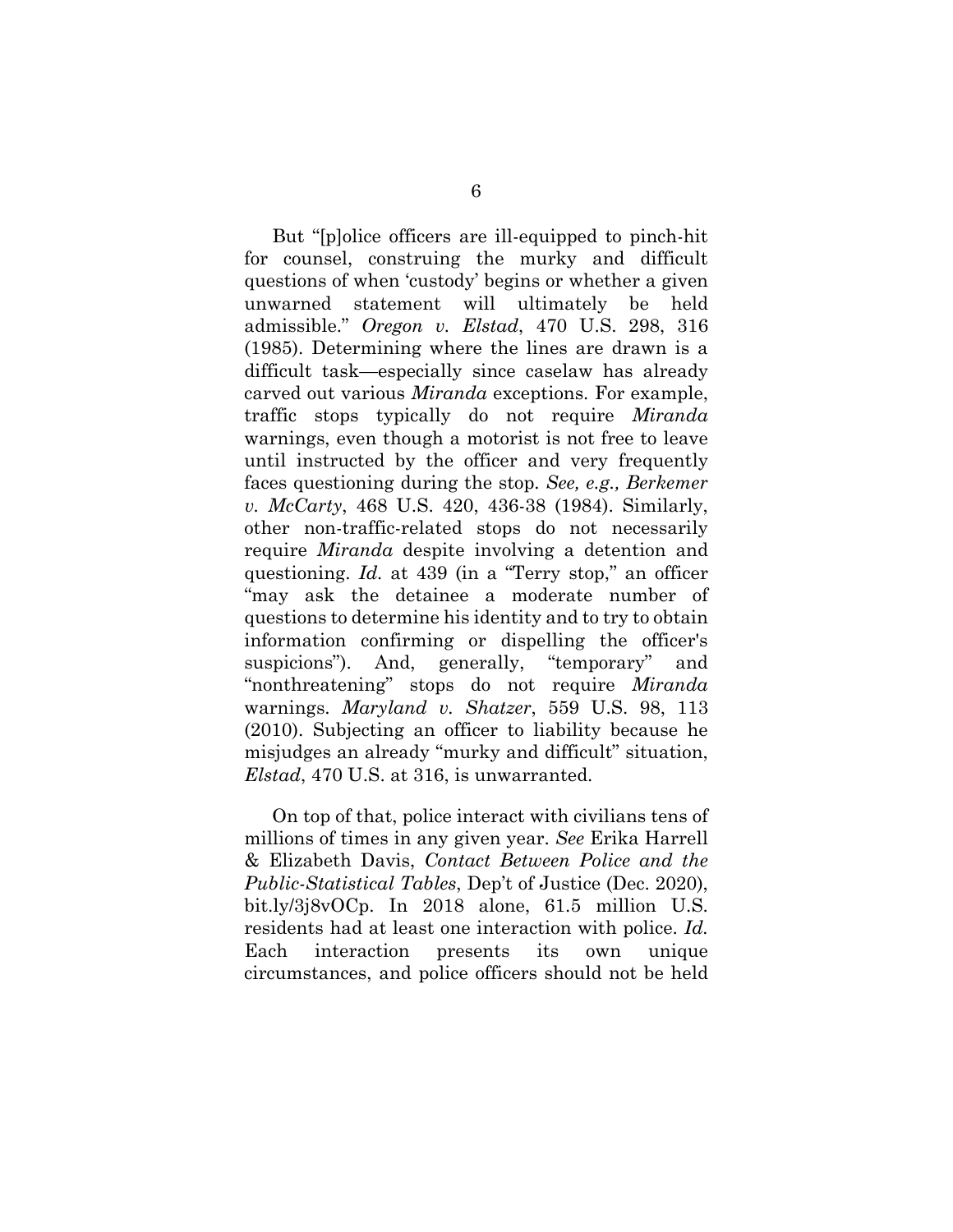liable for incorrectly predicting whether an unwarned statement will be admitted into evidence months or years down the road. *See Elstad*, 470 U.S. at 316 ("In many cases, a breach of *Miranda* procedures may not be identified as such until long after full *Miranda* warnings are administered and a valid confession obtained."). Doing so would serve only to deter officers from carrying out effective investigations.

Thorough, effective, and efficient investigations are the heart of good police work. Yet the constant threat of personal liability threatens that work. As the number of Section 1983 suits has grown over time, *see infra* Section I.B., police officers and departments are constantly forced to seek out legal advice and exercise an over-abundance of caution. *See* Michael P. Stone & Marc Berger, *Civil Rights Liability for Intentional Violations of* Miranda *Part One: Liability Considerations*, 7 AELE Mo. L. J. 501, 508-10 (2009); Jacquelyn Kuhens, *The Newest Constitutional Right-The Right to* Miranda *Warnings,* Fed. Law Enf't. Training Ctr., bit.ly/2ZrF7WL. For example, some advisors explain that officers "will need to be even more careful" than in the past and instantly evaluate whether a suspect would reasonably perceive the interview as custodial. Kuhens, *supra*, at 2. Others even recommend that officers stop an investigation and "seek the advice from the agency's legal advisors and from prosecutors on how to proceed." Stone & Berger, *supra,* at 509.

Those incentives can be counterproductive for investigations. Forcing officers to constantly seek legal advice and exercise an over-abundance of caution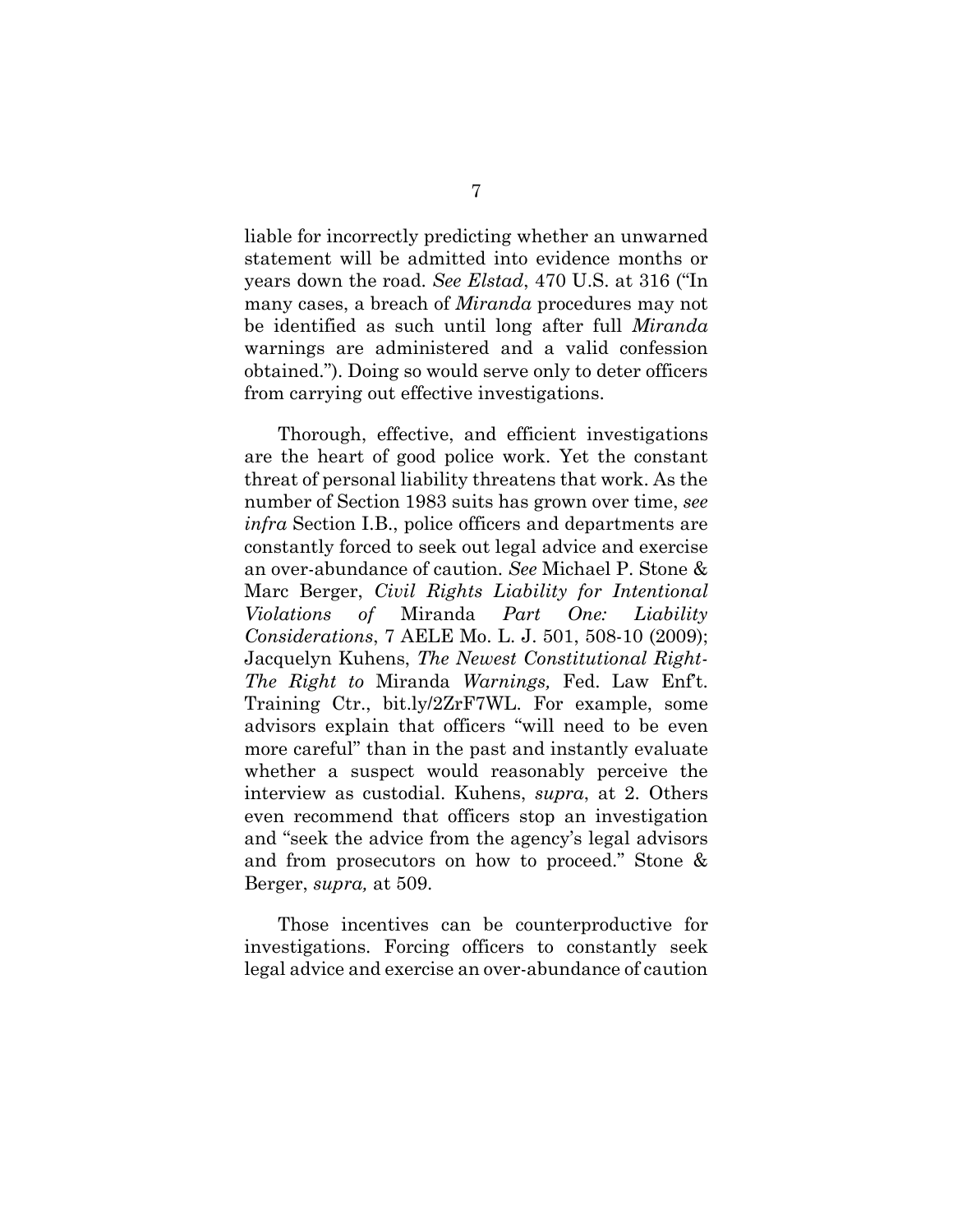will slow the investigative process and increase its cost, while lowering its effectiveness. Indeed, they may encourage officers to be overly timid with their investigative techniques. Fearing even the potential for liability, officers may "refrain from acting, may delay their actions, may become formalistic by seeking to 'build a record' with which subsequently to defend their actions, or may substitute 'safe' actions for riskier, but socially more desirable, actions." Theodore Eisenberg & Stewart Schwab, *The Reality of Constitutional Tort Litigation*, 72 Cornell L. Rev. 641, 652 (1987) (citation omitted).

That makes sense, given that it can often be unclear whether a suspect is "in custody" for purposes of *Miranda.* Instead of focusing on effective questioning and fact-finding, fear of liability may distract officers, causing them to over-analyze whether or not the suspect believes he is in custody. Indeed, the mere possibility of a different perspective could spark an expensive lawsuit. Thus, instead of taking immediate action when necessary, officers fearing "the prolonged agony of being sued" might delay critical interrogations to wait for further instruction from legal advisors. Stone & Berger, *supra*, at 510. This is especially dangerous when officers must make split second decisions. *See*, *e.g.*, U.S. Amicus Br., *Chavez*, 538 U.S. 760, 2002 WL 31100916, at \*25 (quoting *New York v. Quarles*, 467 U.S. 649, 657-58 (1984)) ("This Court should 'decline to place officers … in the untenable position of having to consider, often in a matter of seconds' whether to risk not just hampering a prosecution but incurring personal liability in order to neutralize the volatile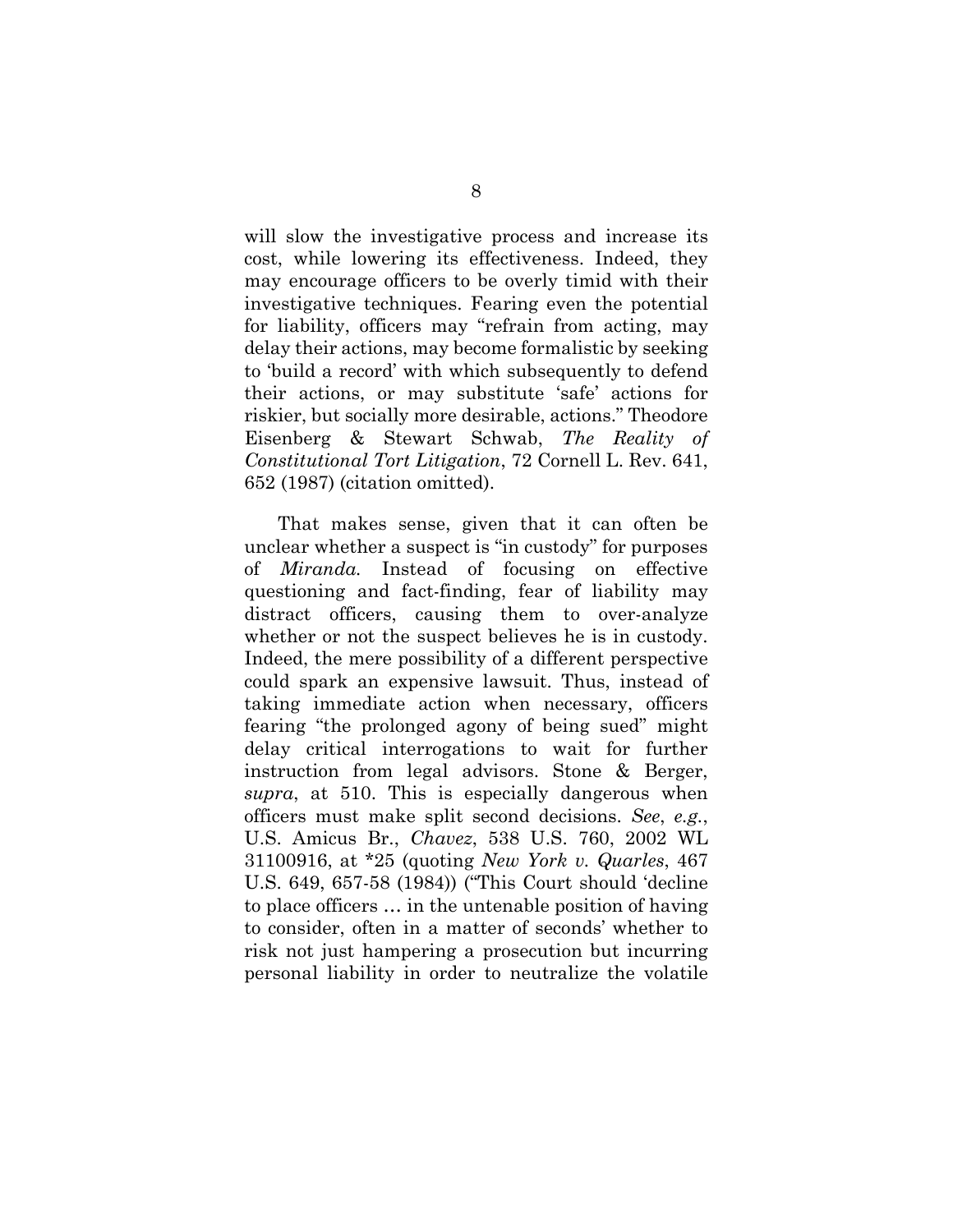situation confronting them."). Similarly, officers might avoid an interrogation in the first place, "foregoing the possibility of immediately exonerating the suspect or gathering legally admissible evidence indirectly useful in convicting the suspect." Gardner, *supra*, at 1326. Increased liability would therefore incapacitate police officers, their departments, and the victims of crime who depend on them.

*Miranda* has also been shown to handcuff the police, leading to substantial declines in the confession rate, and it "has allowed numerous criminals to escape justice." Paul G. Cassell & Richard Fowles, *Still Handcuffing Cops? A review of Fifty Years of Empirical Evidence of* Miranda's *Harmful Effects on Law Enforcement*, 97 Bos. Univ. L. Rev. 685, 848 (2017). Extending Section 1983 liability to *Miranda*  violations only serves to increase the likelihood of victims of crime not receiving justice, as police officers are deterred from confidently investigating and questioning suspects for fear of potential liability. The costs of Section 1983 liability in impeding the efficient administration of justice are too great.

Ultimately, extending new liability does more harm than good. It threatens effective, efficient, and proper investigations. Police officers "should be free to exercise their duties unembarrassed by the fear of damage suits" for *Miranda* violations—suits "which would consume time and energies which would otherwise be devoted to governmental service and the threat of which might appreciably inhibit the fearless, vigorous, and effective administration of policies of government." *Mateo*, 360 U.S. at 571.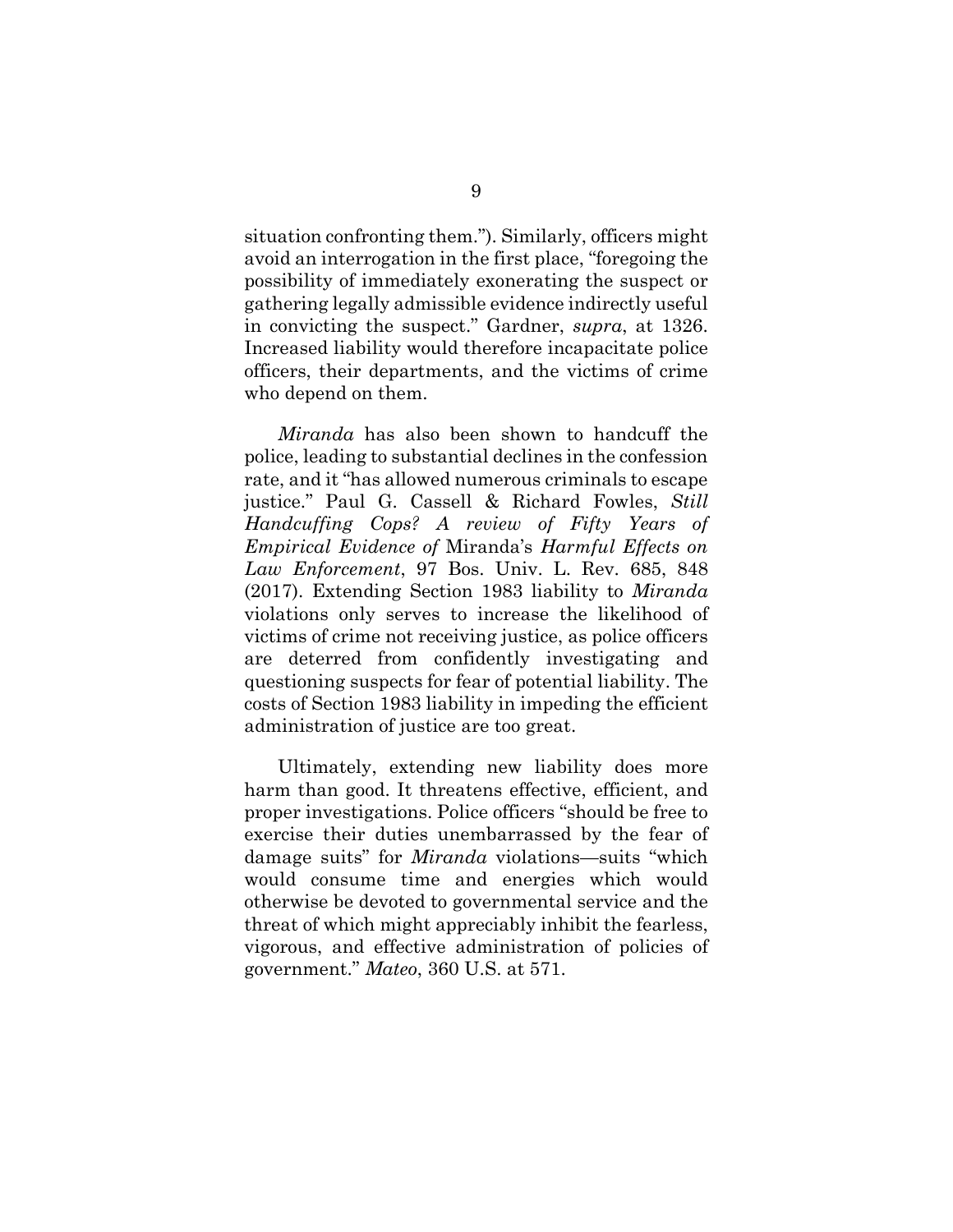#### **B. Extending Section 1983 liability to**  *Miranda* **violations will strain police budgets and hinder departments' ability to recruit and retain quality officers.**

Extending liability to *Miranda* violations would also increase costs to police departments and the municipalities that indemnify them. Those costs would, in turn, reduce vital department resources and discourage talented candidates from joining and staying on the force.

Section 1983 suits can "absorb undue shares of public budgets." Eisenberg & Schwab, *supra*, at 650. Municipalities usually indemnify their officers for jobrelated actions. Such policies are often "needed to allay employees' 'fear of personal liability' for actions they may take in the line of duty [which may] 'tend to intimidate all employees, impede creativity and stifle initiative and decisive action.'" *Id.* at 652 n.59 (quoting Attorney General Ed Meese III). Those suits drain local government resources in three primary ways: (1) "cities spend inordinate amounts of money to satisfy judgments," (2) "cities must pay the prevailing plaintiff's legal fees," and (3) liability insurance premiums skyrocket. *Id.* at 650-51. Opening yet another avenue of liability—as the Ninth Circuit's decision does—will increase the already overwhelming costs that municipalities bear for Section 1983 suits.

This Court has previously emphasized the threat of depleting law enforcement resources when considering whether to extend Section 1983 liability to new categories. For example, in *Briscoe v. Lahue*, 460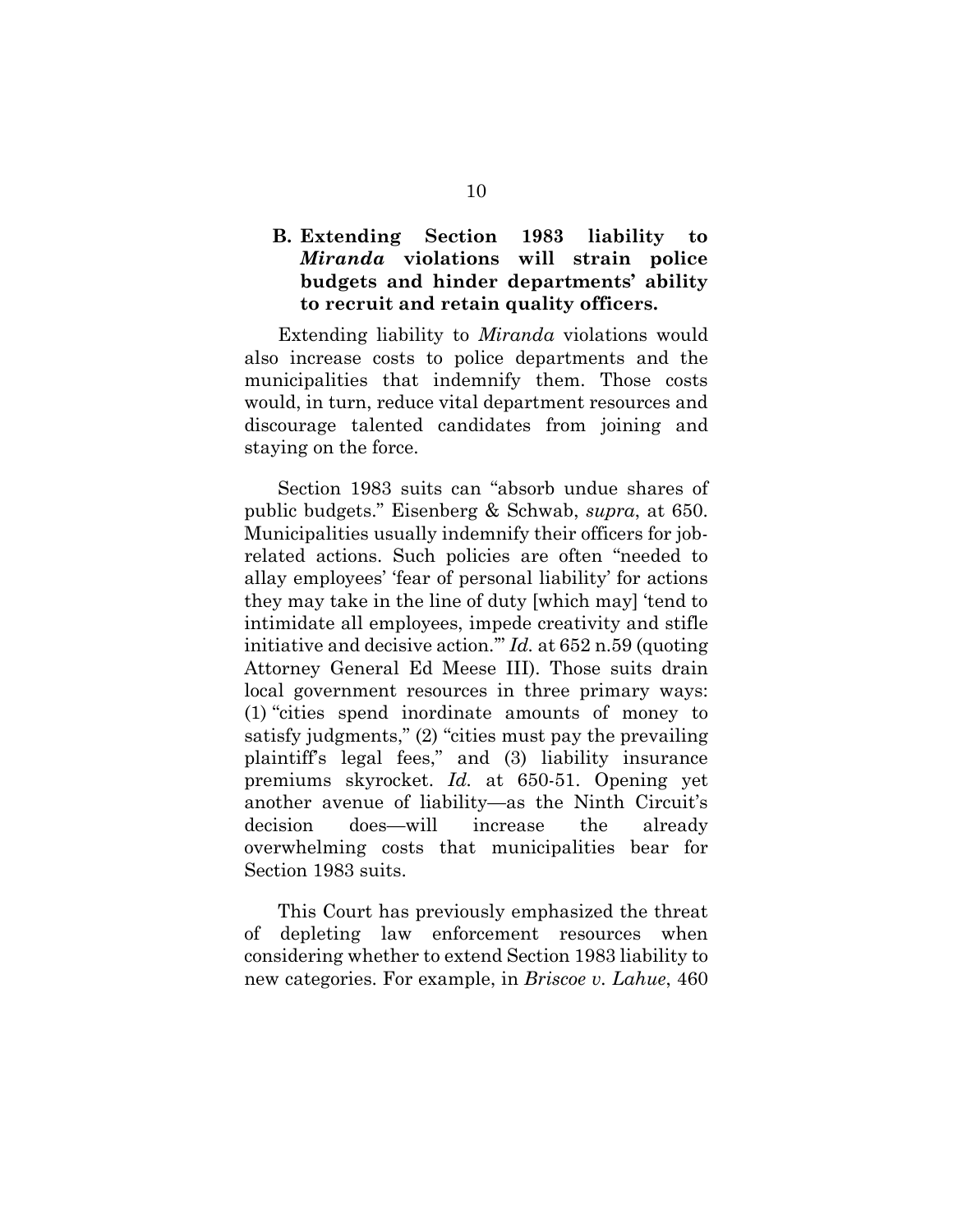U.S. 325, 343 (1983), the Court declined to extend liability to police officers who act as witnesses in part because it would "impose significant burdens on ... law enforcement resources." Not only must officers and their departments each retain counsel, but "[p]reparation for trial, and the trial itself, [] require[s] the time and attention of the defendant officials, to the detriment of their public duties." *Newton v. Rumery*, 480 U.S. 386, 395-96 (1987).

On top of that, "[m]any [1983 suits] are marginal and some are frivolous." *Id.* at 395. "Yet even when the risk of ultimate liability is negligible, the burden of defending such lawsuits is substantial." *Id.* Litigation can last for years, even when it is ultimately meritless. "This diversion of officials from their normal duties and the inevitable expense of defending even unjust claims is distinctly not in the public interest." *Id.* at 396. Indeed, "protect[ing] public officials from the burdens of defending such unjust claims," "further[s] th[e] ... public interest." *Id.*

Current data on police-related lawsuits across the country confirms these likely adverse impacts. Section 1983 lawsuits have "exploded over the past 40 years." Philip M. Stinson Sr. & Steven L. Brewer Jr., *Federal Civil Rights Litigation Pursuant to 42 U.S.C. §1983 as a Correlate of Police Crime*, 30 Crim. Just. Pol'y Rev. 223, 227 (2019); *see also* United States Courts*, Over Two Decades, Civil Rights Cases Rise 27 Percent* (June 9, 2014), bit.ly/3CigWc9. Indeed, they inundate the federal courts every year. *Id.* Although it is difficult to "accurately determine the extent of litigation against the police" due to lack of official statistics, "[r]ecent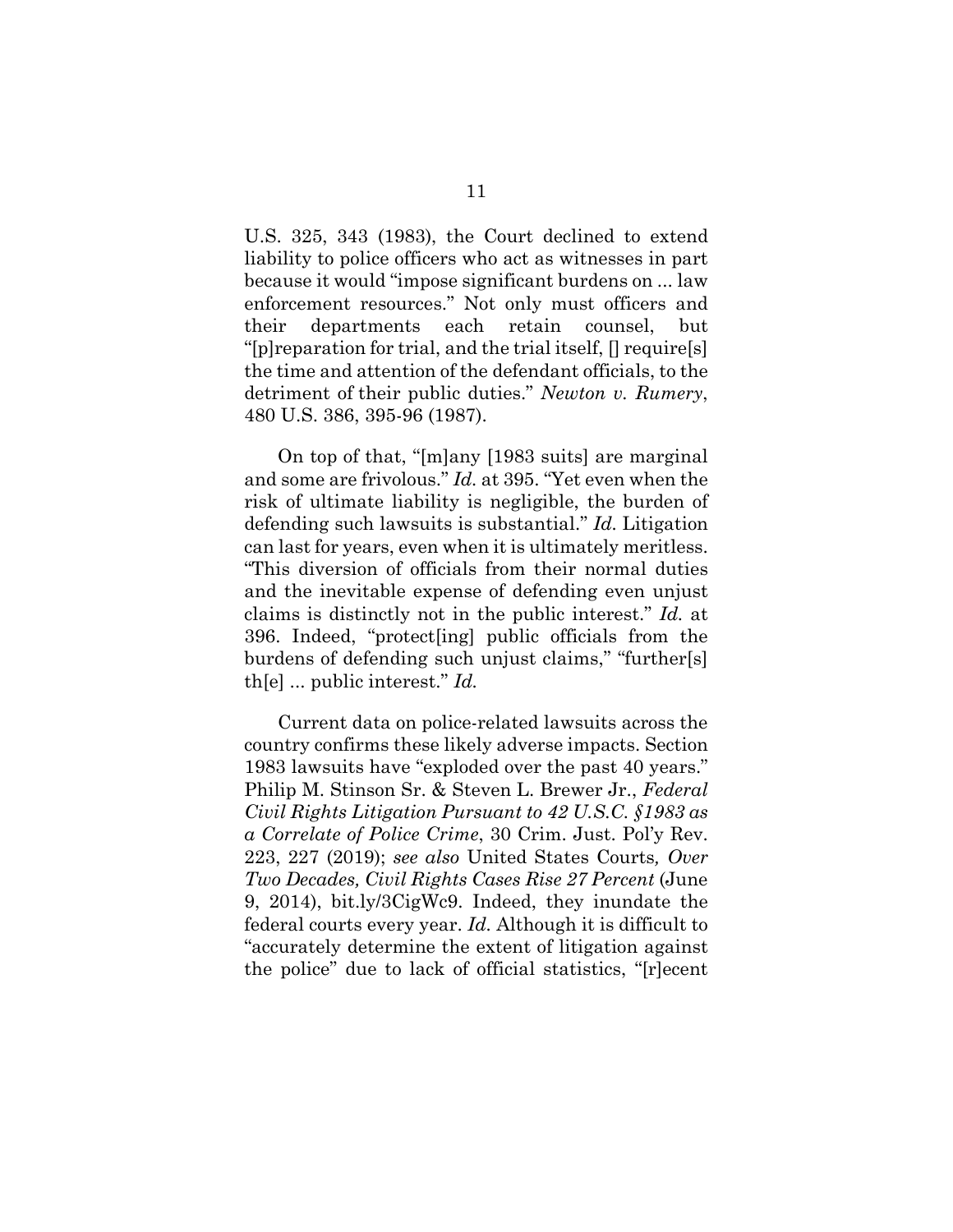estimates suggest that approximately 30,000 police misconduct lawsuits are filed each year in state and federal courts against police officers, their employing agencies, and municipalities." Stinson & Brewer, *supra*, at 226. In fact, in the Central District of California, where this case was originally filed, civil rights cases made up 33% of all civil case filings in 2019, with a 103% increase in filings from four years prior. Office of the Clerk of Court, *Central District of California Annual Report of Caseload Statistics Fiscal Year 2019*, at 6-7 (2019), bit.ly/3tsIGHT.

And the cost to litigate or settle those suits is astonishing. Over the past ten years, Los Angeles alone has spent close to \$330 million on police settlements. Amelia Thomson-DeVeaux, Laura Bronner & Damini Sharma, *Cities Spend Millions on Police Misconduct Every Year. Here's Why It's So Difficult to Hold Departments Accountable*, FiveThirtyEight (Feb. 22, 2021), 53eig.ht/3BcHni5. The average jury award is also highly costly—coming in at roughly \$2 million per award. Larry K. Gaines, Victor E. Kappeler, & Zachary A. Powell, Policing in America 346 (9th ed. 2021). Legal fees alone can pose massive costs even when the officer prevails. Between 2004 and 2019, private police misconduct lawyers cost Chicago \$213 million. Dan Hinkel, *A Hidden Cost of Chicago Police Misconduct: \$213 Million to Private Lawyers Since 2004*, Chicago Tribune (Sep. 12, 2019), bit.ly/35nbnhe. Liability insurance, too, costs municipalities dearly. And they have faced skyrocketing premiums and decreased availability as Section 1983 has expanded over time. Kenneth S. Abraham, *Police Liability Insurance After Repeal of*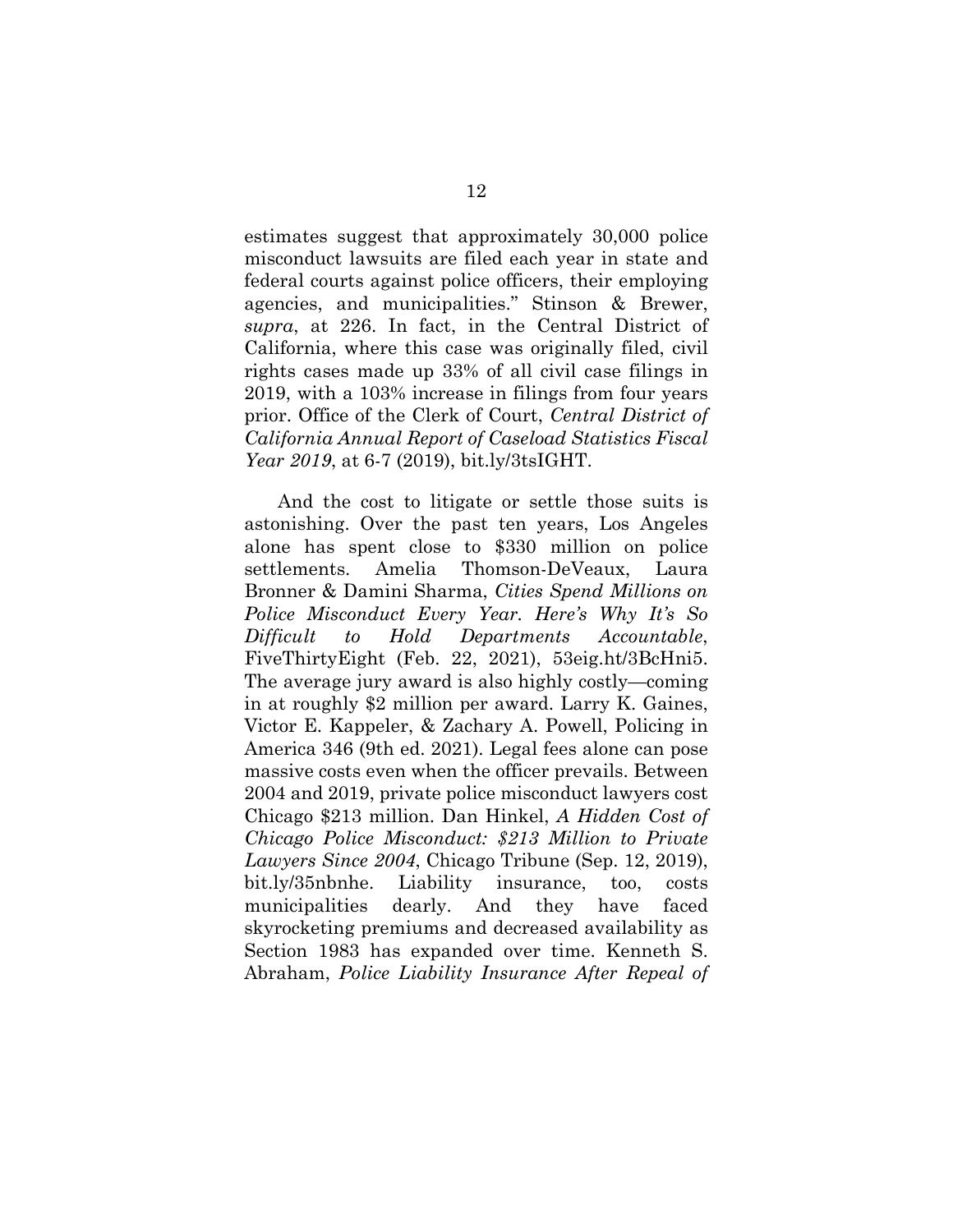*Qualified Immunity, and Before*, Tort Trial & Ins. Prac. L.J. 31, 52 (2021). Thus, as new roads of civil liability open, police departments have access to fewer and fewer resources from the overburdened municipalities that fund them.

Moreover, extending liability to *Miranda* violations would hinder a department's ability to attract and retain quality officers. *See Harlow v. Fitzgerald*, 457 U.S. 800, 814 (1982) (explaining that extensive liability imposes social costs, including "the deterrence of able citizens from acceptance of public office."). According to one estimate, more than a quarter of police officers have been sued at least once. Gaines et. al, *supra*, at 341. And due to the sheer number of police interactions, Section 1983 lawsuits for *Miranda* violations "could be expected with some frequency.'" *Briscoe*, 460 U.S. at 343. The threat of additional lawsuits thus adds additional risks to an already-risky job. Those risks may, in turn, discourage talented individuals from joining the force in the first place and deter good officers from staying on.

These problems will only worsen with the emerging trend of stripping officers across the country of qualified immunity. States across the country have been limiting how and when officers can raise qualified immunity. In 2020, Colorado became the first state to eliminate the qualified immunity defense in state court. Colo Rev. Stat. § 13-21-131(2)(b); *see also* Saja Hindi, *Here's What Colorado's Police Reform Bill Does*, The Denver Post (June 13, 2020), dpo.st/3MfXFgI. Other states and municipalities have also eliminated or limited the defense. *See, e.g.,* Jacob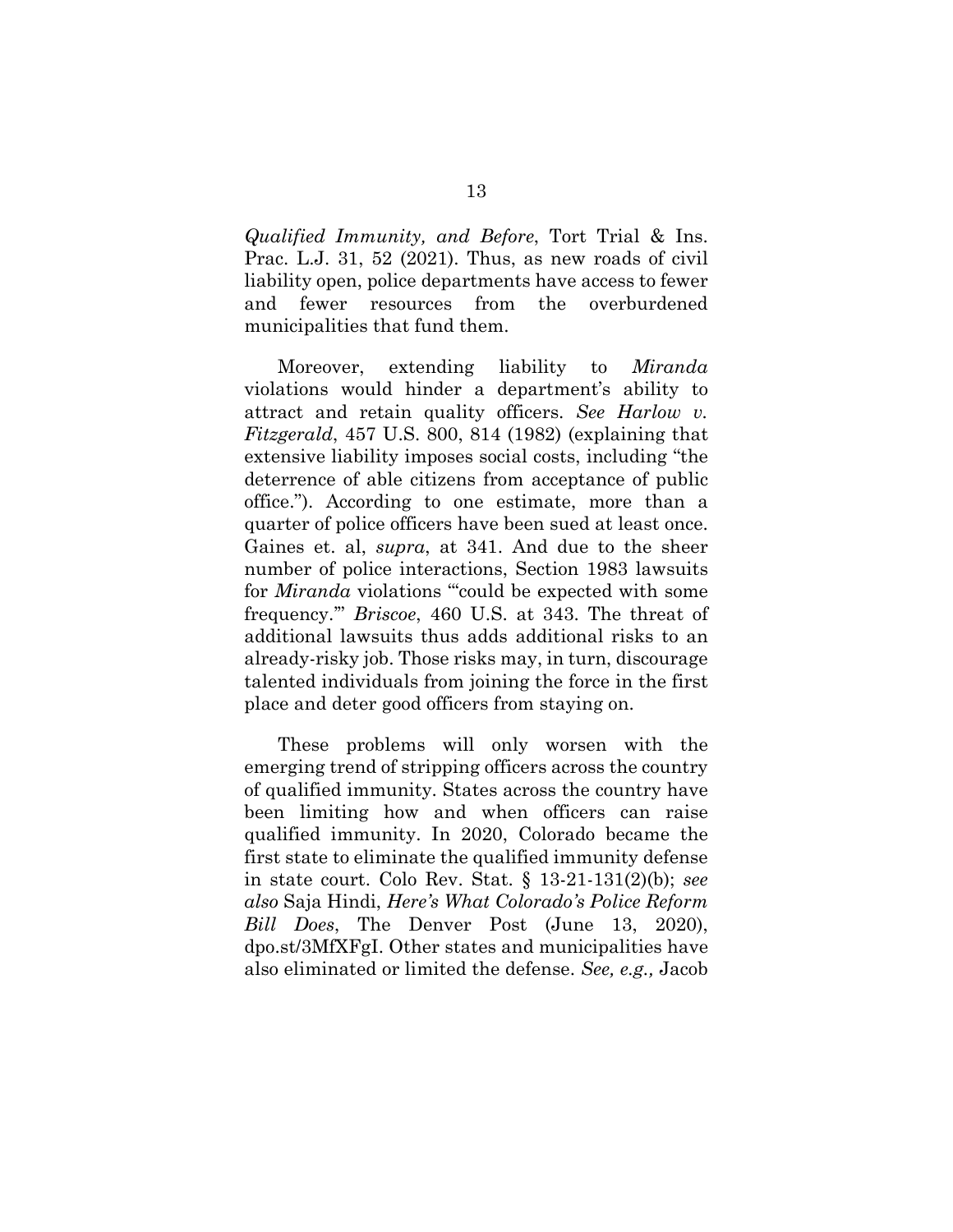Knutson, *New Mexico Eliminates Qualified Immunity*, Axios (Apr. 7, 2021), bit.ly/3syGNtS; Nick Sibilla, *New York City Bans Qualified Immunity For Cops Who Use Excessive Force*, Forbes (Apr. 29, 2021), bit.ly/3CbqqXd; Nick Sibilla, *New Connecticut Law Limits Policy Immunity in Civil Rights Lawsuits, But Loopholes Remain*, Forbes (Jul. 31, 2020), bit.ly/35nbARy. Indeed, 25 states have jumped on this troubling bandwagon against qualified immunity. Emma Tucker, *States Tackling 'Qualified Immunity' for Police as Congress Squabbles Over the Issue*, CNN (Apr. 23, 2021), cnn.it/3vxKamx. This movement has also prompted federal legislative efforts to end qualified immunity, most notably H.R. 1280 which passed the House in March 2021. *See* George Floyd Justice in Policing Act of 2021, H.R. 1280, 117th Cong. (2021).

Not only is qualified immunity necessary "to shield officials from harassment, distraction, and liability when they perform their duties reasonably," *Pearson v. Callahan*, 555 U.S.223, 231 (2009), but it is also municipalities' strongest shield against excessive liability. Expanding the scope of potential liability under Section 1983 at the precise moment when qualified immunity protections are receding is a recipe for disaster in terms of both resources and officer recruitment and morale. Aaron L. Nielson & Christopher J. Walker, *A Qualified Defense of Qualified Immunity,* 93 Notre Dame L. Rev. 1853, 1877 (2018) (discussing how the already "heavy financial burden" on municipalities for defending Section 1983 suits will only increase if qualified immunity is eliminated); Abraham, *supra*, at 52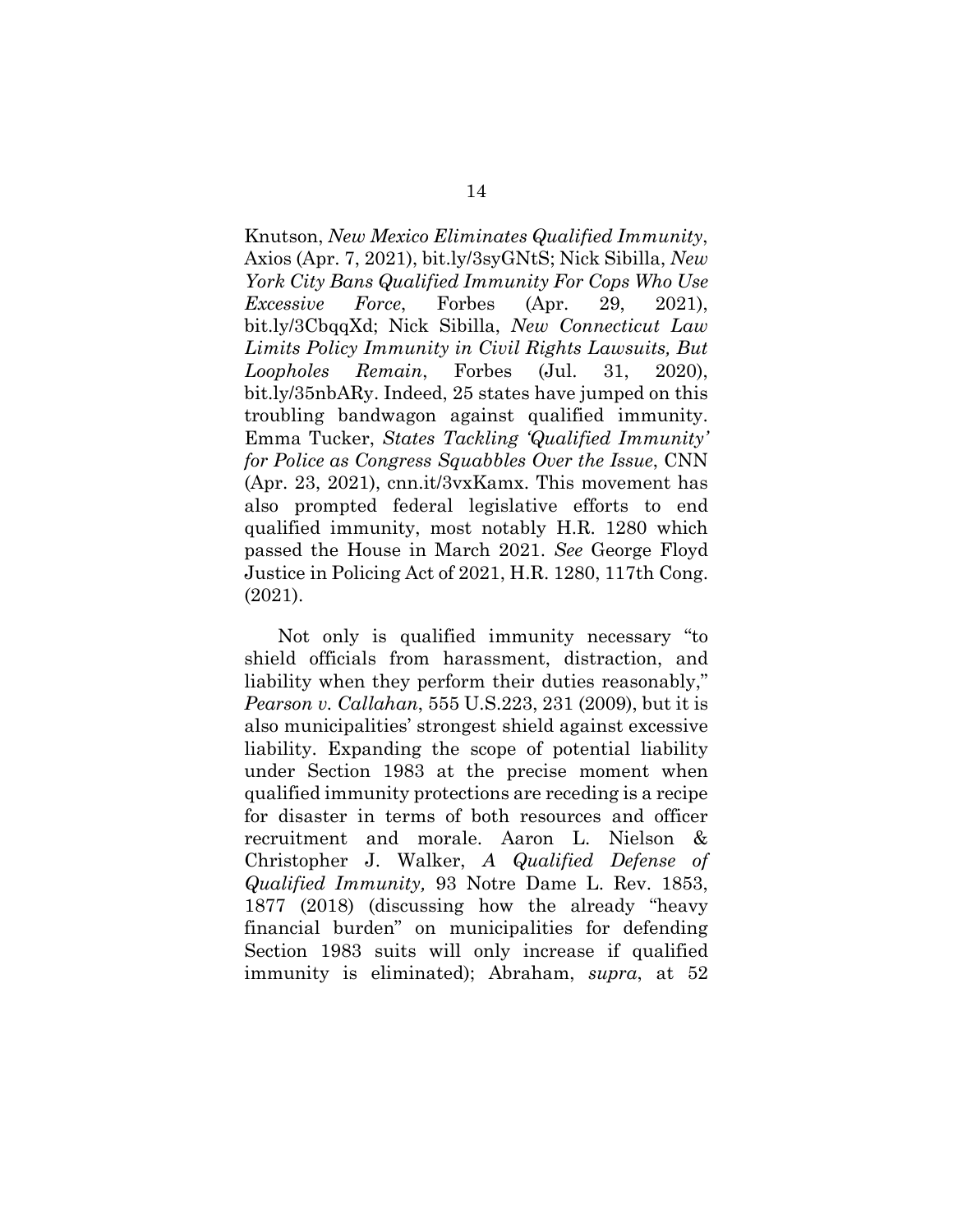(describing how ending qualified immunity will aggravate an already tumultuous liability insurance market by lessening availability and increasing municipality premiums).

In short, allowing the decision below to stand would force substantial financial burdens on already overwhelmed police departments and municipalities. Those costs are especially unnecessary given the serious, effective, and less-burdensome remedy already available—the exclusion of un-*Mirandized*  statements at trial. *See infra* Section II.

#### **II. Exclusion is a "complete and sufficient" remedy for** *Miranda* **violations.**

Traditionally, police officers are not subject to Section 1983 damages claims simply because they failed to give a *Miranda* warning. Rather, this Court has provided that the exclusion of unwarned statements from a criminal trial is a "complete and sufficient remedy" for any such violation. *Patane*, 542 U.S. at 641-42 (plurality op.) (citation omitted). Yet under the Ninth Circuit's approach, not only would an officer's failure to warn require the exclusion of valuable evidence at trial, but the officer could also be held liable for money damages. That conclusion is untenable.

This Court "established the *Miranda* exclusionary rule as a prophylactic measure to prevent violations of the right protected by the text of the Self– Incrimination Clause—the admission into evidence in a criminal case of confessions obtained through coercive custodial questioning." *Chavez*, 538 U.S. at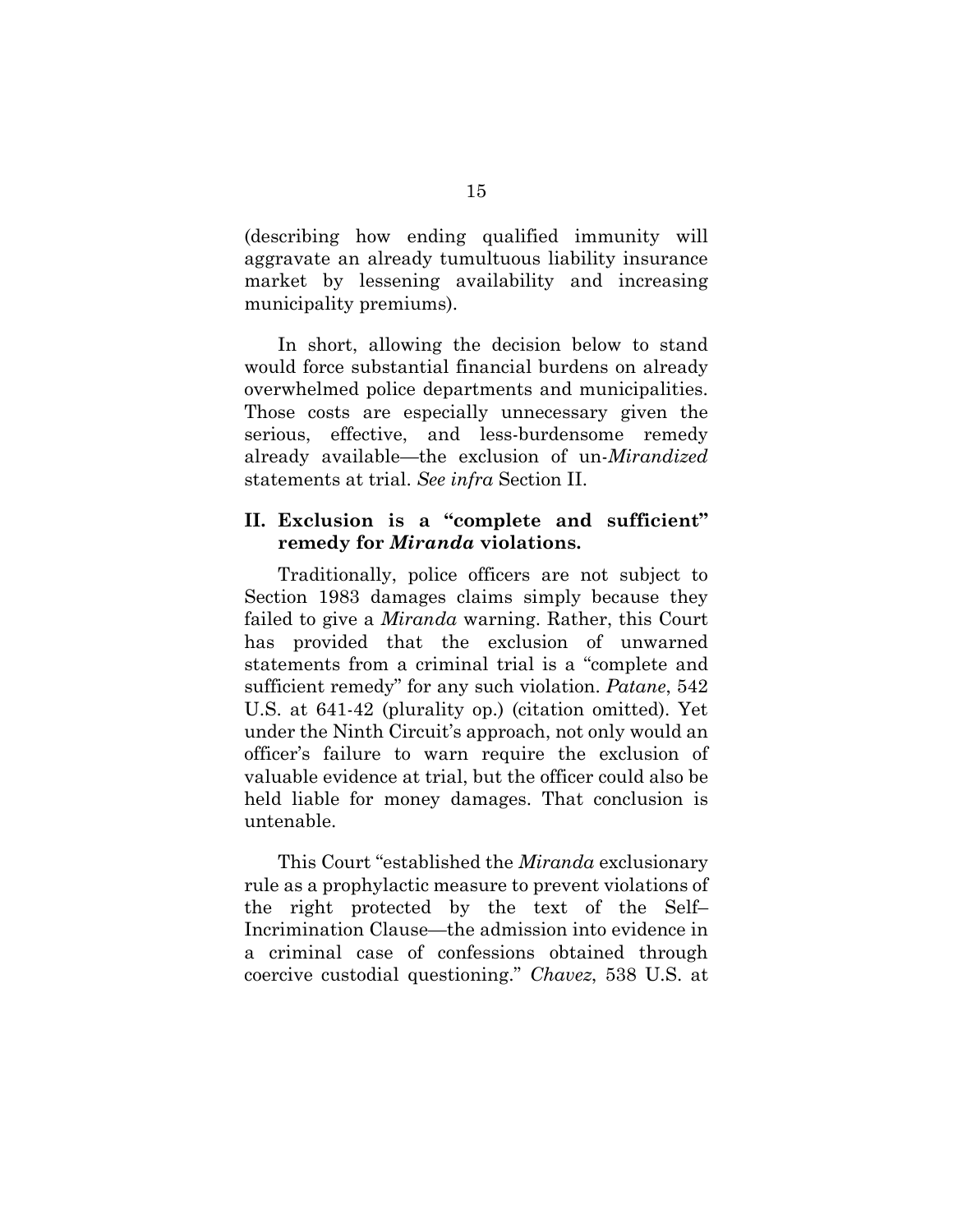772 (plurality op.). Although *Miranda*'s exclusionary rule is an important prophylactic "[r]ule[] designed to safeguard a constitutional right," it is not a "constitutional right itself." *Id.* at 772. It thus "cannot be grounds for a § 1983 action." *Id.* Only a freestanding "right[] … secured by the Constitution," 42 U.S.C. § 1983, can supply the basis for such an action. *See also* U.S. Opening Br., *Patane*, 542 U.S. 630, 2003 WL 21715020, at \*11 (2003). ("[A] failure to give *Miranda* warnings, by itself, cannot be regarded as a violation of the Self-Incrimination Clause[]. … Instead, *Miranda* establishes a constitutionally based judicial device to protect against the risk that a compelled statement would be mistakenly admitted in a criminal case.").

Simply put, *Miranda* is a "rule of exclusion." *Chavez*, 538 U.S. at 790 (Kennedy, J., concurring in part and dissenting in part). It thus follows that "police do not violate a suspect's constitutional rights (or the *Miranda* rule) by negligent or even deliberate failures to provide the suspect with the full panoply of warnings prescribed by *Miranda*." *Patane*, 542 U.S. at 641 (plurality op.). Instead, "[p]otential violations occur, if at all, only upon the admission of unwarned statements into evidence at trial." *Id.* "[A]t that point, '[t]he exclusion of unwarned statements ... is a complete and sufficient remedy' for any perceived *Miranda* violation." *Id.* at 641-42; *see also Chavez,* 538 U.S. at 790 (Kennedy, J., concurring in part and dissenting in part) ("The exclusion of unwarned statements ... is a complete and sufficient remedy."); U.S. Amicus Br., *Chavez*, 2002 WL at \*23 (noting that "[t]he *Miranda* exclusionary rule … already provide[s]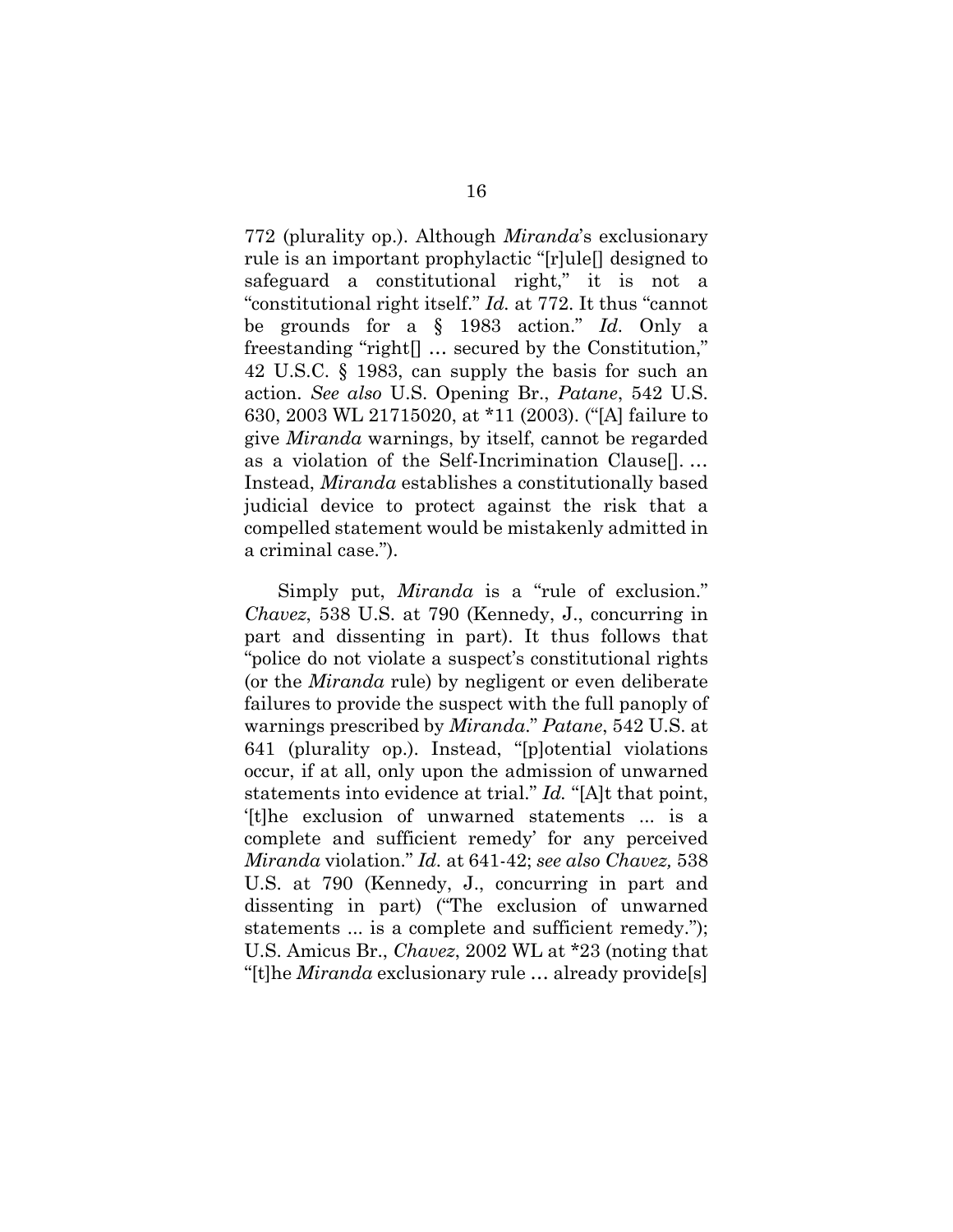a strong deterrent against the taking of compelled statements"). Police officers simply do not violate a suspect's right against self-incrimination by failing to give a *Miranda* warning.

Nor do police control when improperly obtained statements are admitted into evidence. As one scholar has explained, "if *Miranda* violations are considered violations of the privilege against self-incrimination, a § 1983 remedy appears conceptually impossible." Gardner, *supra*, 1327. "Potential [*Miranda*] violations occur … only upon the admission of unwarned statements into evidence at trial." *Patane*, 542 U.S. at 641-42 (plurality op.). Accordingly, police officers are not—as the Ninth Circuit concluded—the proximate cause of a statement's admission at trial. *See* Pet. 28; Pet. App. 21a. Instead, "prosecutors or judges are the primary offenders of a suspect's rights." Gardner, *supra*, 1327; *see also* U.S. Amicus Br., *Chavez*, 2002 WL at \*16 n.7 (noting that "the relevant state actor ... would be the prosecutor who attempted to introduce the statement"). Statements obtained by police pass through two separate filters before they are used against a defendant in trial: (1) the prosecutor with discretion to seek admission of evidence; and (2) the trial judge with the duty to exclude any improperly obtained statements. Both are intervening acts, rendering it impossible for police officers to proximately cause the improper admission of un-*Mirandized* statements.

Extending liability to police officers "as indirect participants in such violations" is "unsound" for that reason. Gardner, *supra*, 1327. Indeed, hinging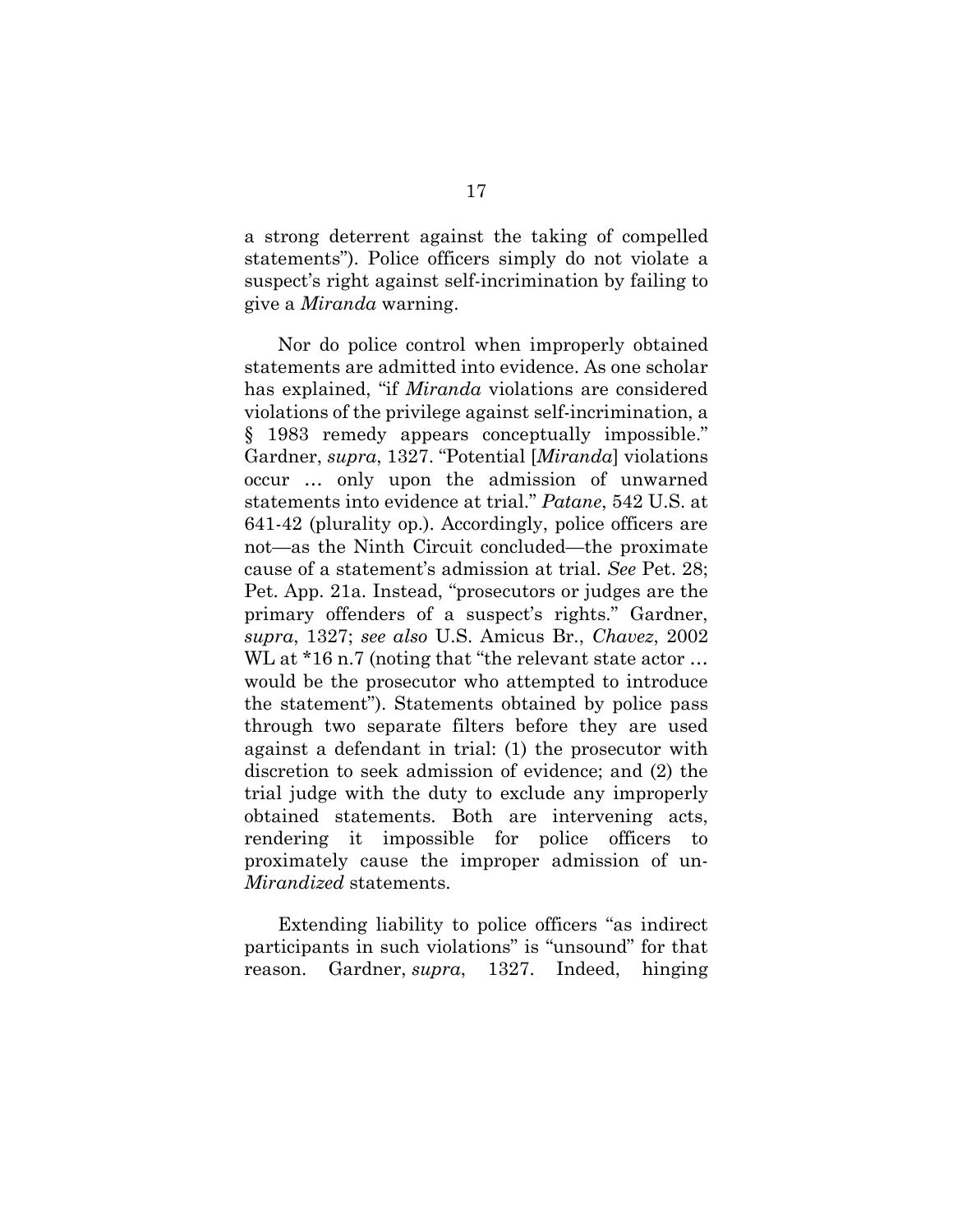liability on the subsequent erroneous use of evidence is "untenable." *Id.* "To find that the police knew or should have known that their eliciting of a *Miranda*tainted statement would eventually be erroneously used against the suspect is to suggest that the police should foresee the erroneous actions of prosecutors or judges." *Id.*; *see also, e.g.*, *Duncan v. Nelson*, 466 F.2d 939, 942 (7th Cir. 1972) (rejecting as "untenable" liability for officers who obtained confession in violation of *Miranda* because officers could not "foresee that the trial judge would erroneously admit th[e] unlawful confession"; "act of the trial judge in admitting the confession was a superseding, intervening cause for which the defendants cannot be held liable"). After all, *Miranda*'s purpose is to prevent courts from taking unwarned statements into evidence, "not to regulate out-of-court conduct by the police." U.S. Amicus Br., *Missouri v. Seibert*, 542 U.S. 600 (2004), 2003 WL 21840207, at \*19. "Accordingly, the taking of unwarned statements need not be deterred" in this manner. *Id.*

At bottom, "*Miranda* is a procedural safeguard and the remedy for its violation is exclusion, not a § 1983 action." Pet. App. 95(a) (Bumatay, J., dissenting from denial of rehearing en banc). This is an important distinction. Such a distinction "provides the necessary breathing space for law enforcement to investigate imminent threats to the public safety while protecting the civil liberties of those who stand trial for criminal offenses." Pet. 33. Given the added social costs to the public, and in light of the "complete and sufficient remedy" that *Miranda*'s exclusionary rule already provides, *Patane*, 542 U.S. at 641-42